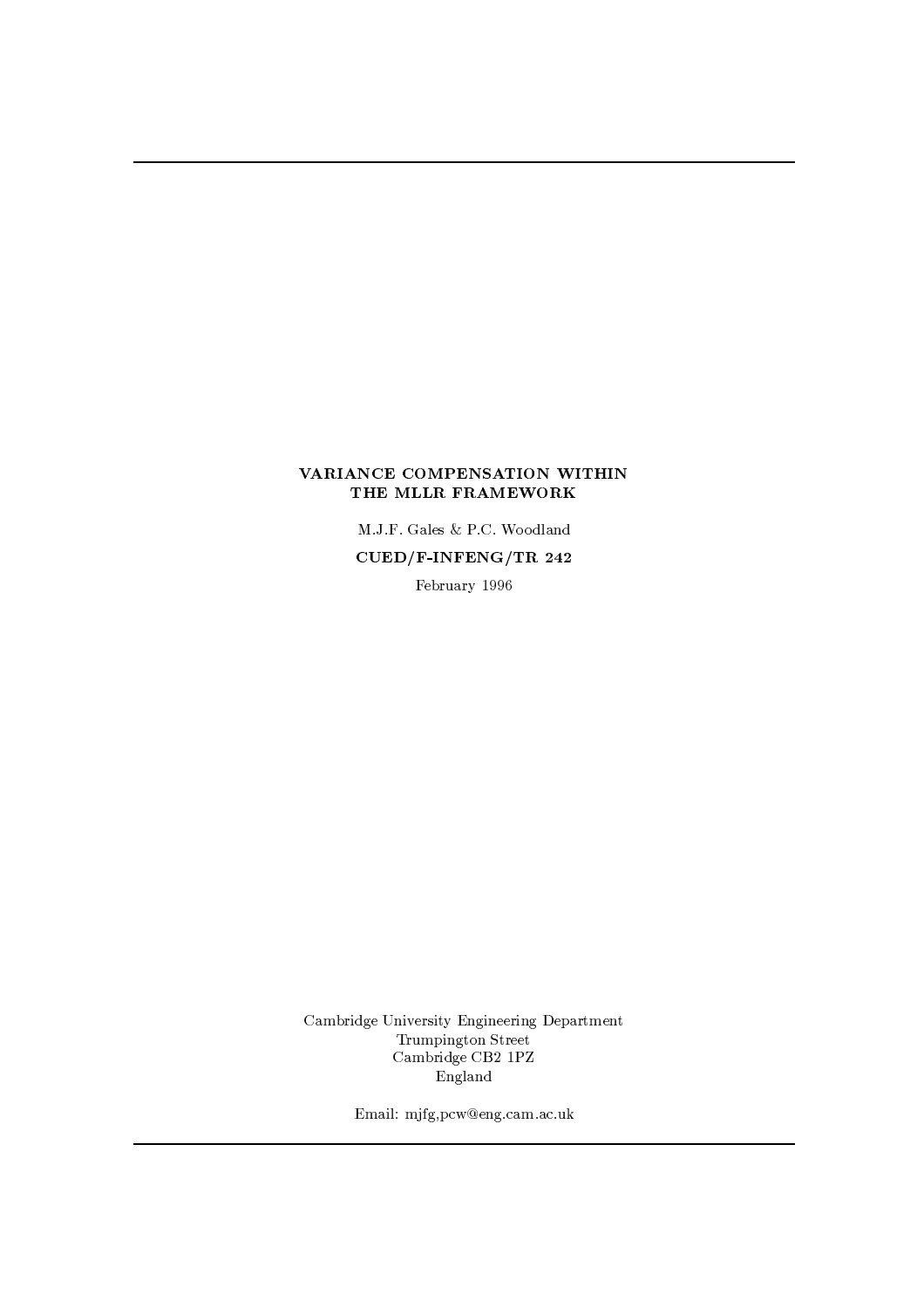### Abstract

Speaker adaptation techniques try to obtain near speaker dependent (SD) performance with only small amounts speaker specific data, and are often based on initial speaker independent (SI) recognition systems. One of the key issues faced in speaker adaptation is to adapt a large number of parameters with only a small amount of data. This report examines the Maximum Likelihood Linear Regression (MLLR) technique for speaker adaptation and presents a number of enhancements to the basic MLLR approach. MLLR estimates linear transformations for the models parameters to maximise the likelihood of the adaptation data. Previously, MLLR has been applied to the mean parameters in mixture Gaussian HMM systems. In this report MLLR is extended to also adapt the Gaussian variances. Re-estimation formulae are derived for variance transforms. A second approach called Normalised Domain MLLR is also introduced that can be used efficiently for HMMs with both diagonal and full covariance matrices. A number of issues concerning the use of regression class trees in MLLR are also discussed. MLLR with variance compensation is evaluated on several large vocabulary recognition tasks. The use of mean and variance MLLR adaptation was found to give an additional  $1\%$  to  $8\%$ decrease in word error rate over mean-only MLLR adaptation.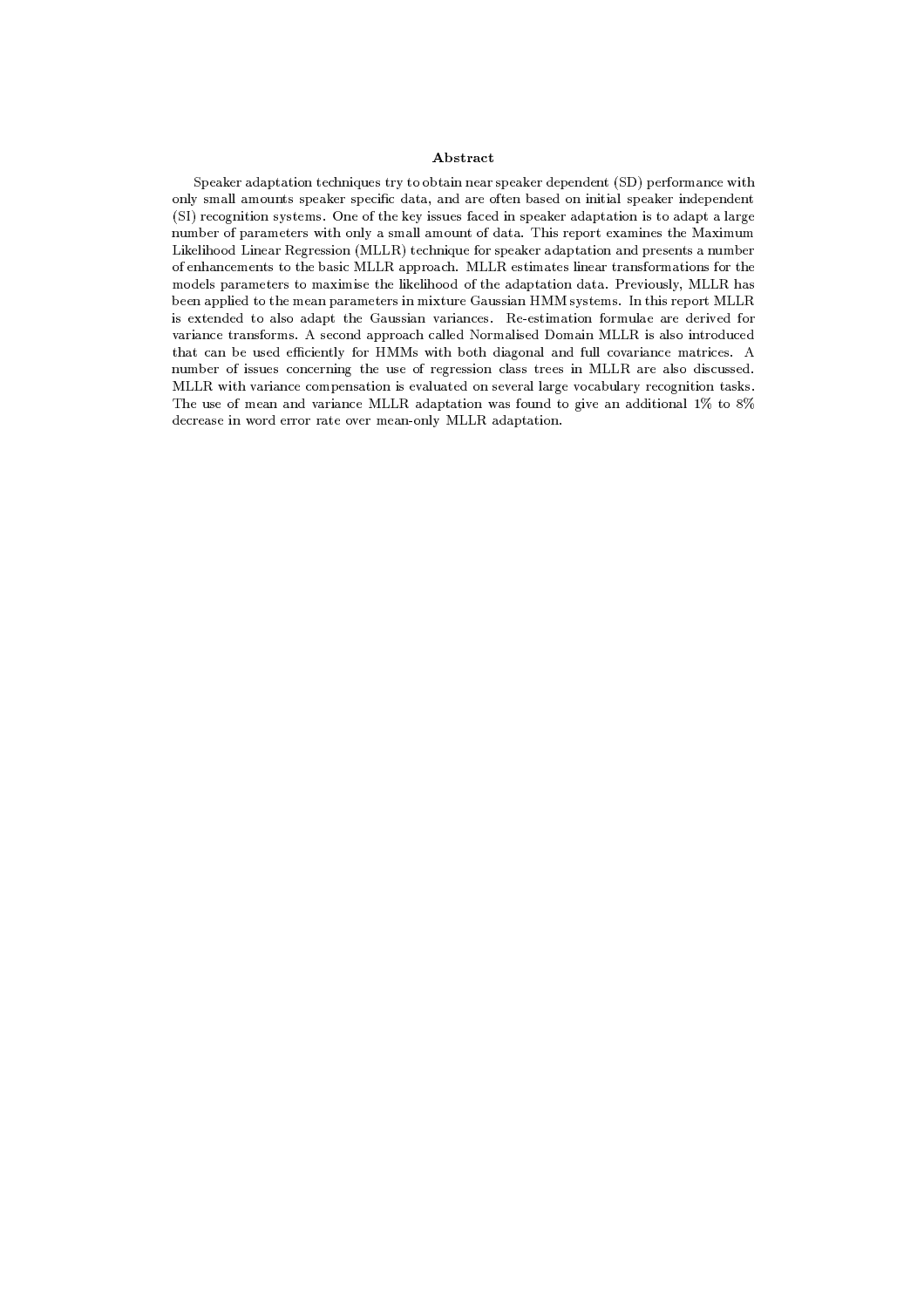# Contents

|                | 1 Introduction                                                                                                                                                                                                                                                                                      | 3                                                                      |  |  |  |  |
|----------------|-----------------------------------------------------------------------------------------------------------------------------------------------------------------------------------------------------------------------------------------------------------------------------------------------------|------------------------------------------------------------------------|--|--|--|--|
| $\overline{2}$ | <b>Transformation Techniques in Speaker Adaptation</b>                                                                                                                                                                                                                                              |                                                                        |  |  |  |  |
| 3              | Maximum Likelihood Linear Regression<br>3.1<br>$3\,$ $2\,$<br>Multiple Iterations of MLLR results in the set of the set of the set of the set of the set of the set of the set of the set of the set of the set of the set of the set of the set of the set of the set of the set of the set<br>3.3 | $\overline{4}$<br>$5\overline{)}$<br>$6\phantom{.}6$<br>$\overline{7}$ |  |  |  |  |
| 4              | <b>MLLR</b> Adaptation of the Variances<br>4.1<br>Statistics Required to Estimate Variance Transformations<br>4.2                                                                                                                                                                                   | $\overline{7}$<br>$\overline{7}$<br>9                                  |  |  |  |  |
| 5              | <b>Regression Class Trees</b><br>Top-Down Traversal resources and contract the contract of the contract of the contract of the contract of the contract of the contract of the contract of the contract of the contract of the contract of the contract of the<br>5.1<br>5.2                        | 10<br>11<br>11                                                         |  |  |  |  |
| 6              | Normalised Domain MLLR                                                                                                                                                                                                                                                                              | 12                                                                     |  |  |  |  |
| 7              | <b>Experiments and Results</b><br>7.1<br>7.2<br>7.3<br>7.4                                                                                                                                                                                                                                          | 13<br>14<br>15<br>16<br>17                                             |  |  |  |  |
| 8              | Conclusions                                                                                                                                                                                                                                                                                         | 17                                                                     |  |  |  |  |
|                | A Single-Pass Statistics Required for the Variance Transformation<br>19                                                                                                                                                                                                                             |                                                                        |  |  |  |  |
|                | <b>B</b> Transformation Equalities                                                                                                                                                                                                                                                                  | 21                                                                     |  |  |  |  |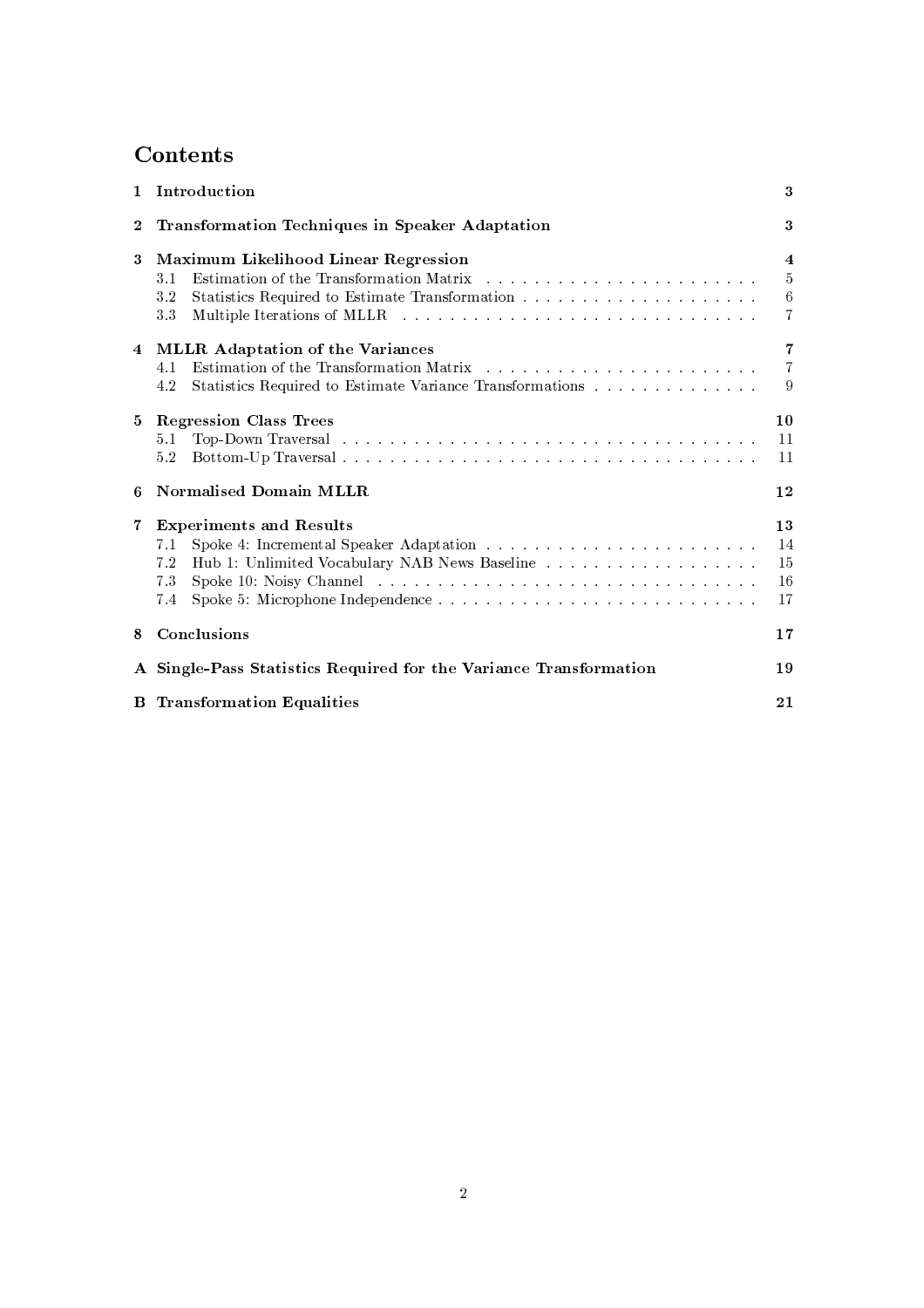#### Introduction  $\mathbf{1}$

Current state-of-the-art speaker independent (SI) speech recognition systems are capable of achieving impressive performance. However for some speakers, particularly those that are not well represented by the training data, performance can be relatively poor e.g. for non-native speakers using a system trained on speech from natives. For complex speech recognition systems the amount of data to train a speaker dependent (SD) system is often excessive and hence it is very desirable to be able to improve the performance of an SI system towards SD levels while only using a small amount of speaker-specific data. This has lead to the interest in techniques for speaker adaptation.

One of the key issues is to faced in speaker adaptation is to adapt a large number of parameters with only a small amount of data. Techniques that only update distributions for which observations occur in the adaptation data, such as the use maximum a-posteriori  $(MAP)$  estimation [6, 8], require a relatively large amount of adaptation data to be effective. An alternative approach is to estimate set of transformations that can be applied to the model parameters. If these transformations can capture general relationships between the speaker independent model set and the current speaker they can be effective in adapting all the HMM distributions. One such transformation approach is maximum likelihood linear regression (MLLR)  $[10, 11, 13]$  which estimates a set of linear transformations for the mean parameters of a mixture Gaussian HMM system to maximise the likelihood of the adaptation data. It should be noted that while MLLR was initially developed for speaker adaptation, since it reduces the mismatch between a set of models and adaptation data it can also be used to perform environmental compensation by reducing a mismatch due to channel or additive noise effects.

This report extends the MLLR approach in two ways. Firstly MLLR adaptation of the Gaussian variance vectors is described. The re-estimation formulae used are derived and experiments are presented that show the utility of mean and variance MLLR-based adaptation. Due to computational requirements, standard MLLR is applicable only to HMMs with diagonal covariance matrices. An alternative MLLR-like method is introduced that can also be efficiently applied to HMMs with full covariance matrices. This is termed Normalised Domain MLLR. The transformations in MLLR are shared amongst a set of Gaussian distributions to ensure robust estimation. This sharing is based on the definition of "regression classes" and are defined using a tree structure to group all the Gaussians in the HMM system. A number of issues relating to the use of regression class trees in MLLR are presented here.

Speaker adaptation techniques may operate in a number of modes. If the true transcription of the adaptation data is known then it is termed supervised adaptation, whereas if the adaptation data is unlabelled the adaptation is unsupervised. Situations in which all the adaptation data is available in one block (e.g. from an system enrolment session) and the the system adapted once before use is termed static adaptation. Alternatively the data may become available as the system is used and the system adapted incrementally. The MLLR techniques described in this report are applicable to all these adaptation modes, and a number of experimental results are presented using unsupervised incremental adaptation for several large vocabulary tasks from the 1994 ARPA Continuous Speech Recognition (CSR) evaluation.

The report starts by examining several transformation approaches for speaker adaptation based on maximising the likelihood of the adaptation data. It then describes the standard MLLR adaptation of the means and the extension of the technique to adapting the variances. The adaptation techniques are then evaluated on a series of tasks, which include both clean and noise corrupted data, from the 1994 ARPA CSR evaluation.

#### **Transformation Techniques in Speaker Adaptation**  $\overline{2}$

A number of different types of transformation have been proposed for speaker adaptation. Most attempt to modify the parameters of an SI model set to approach those of an SD set. The transformations are normally estimated to reduce the mismatch between the adaptation data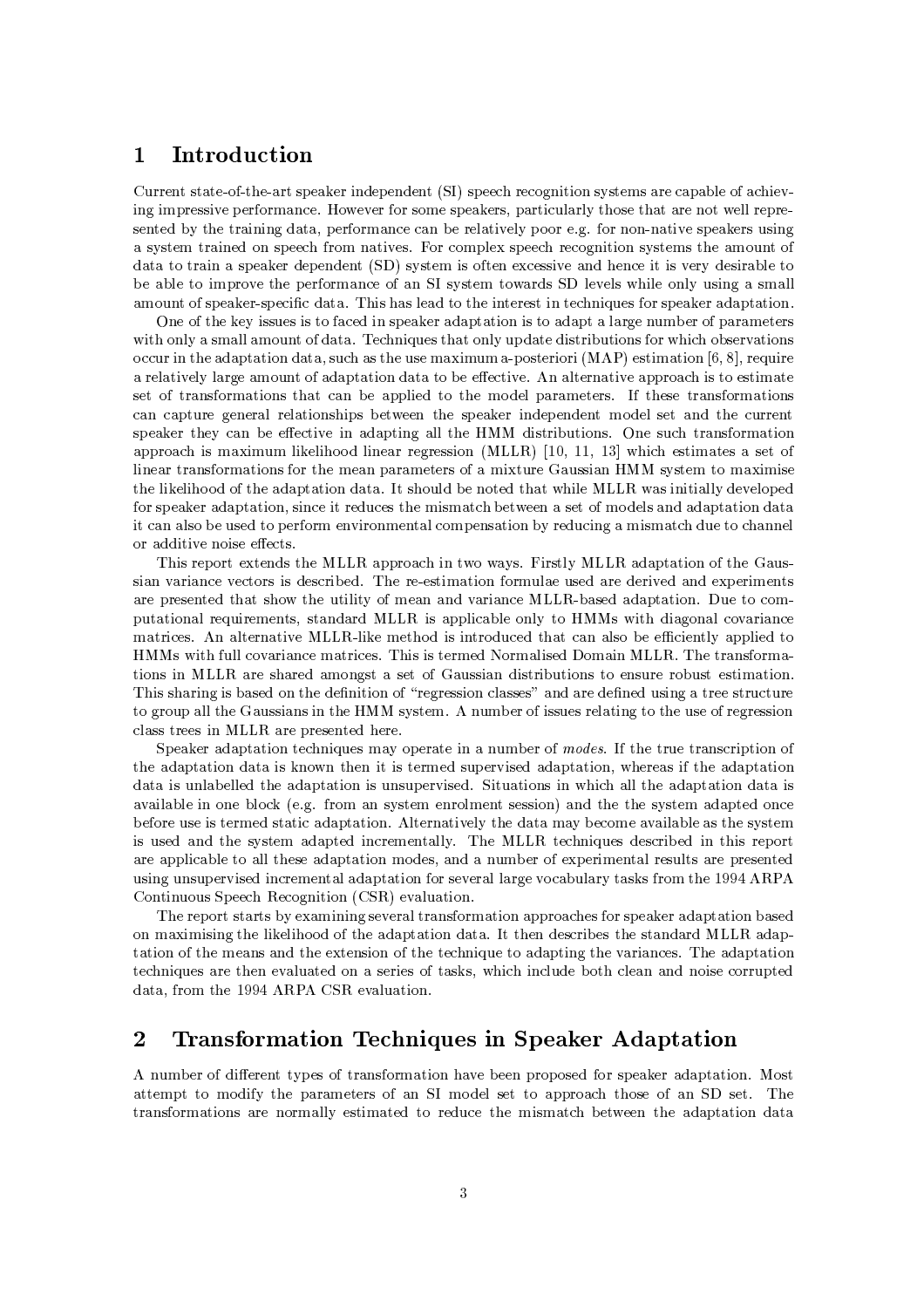and the models using either a least squares criterion (e.g.  $[7]$ )<sup>1</sup> or a maximum likelihood (ML) criterion used in MLLR. Furthermore there are a number of options in choosing the form of the transformation and the HMM parameters to which it applies. As in any HMM training problem, it is essential to ensure that the transformation parameters are robustly estimated given the available adaptation data. One approach to ensure robust estimation is to vary the number of transformations depending on the available data so that if insufficient data is available more Gaussians will share the same transformation. This is further discussed in Section 5.

A number of different transformation types, based on the maximum likelihood criterion, have been examined in the literature. The simplest approach is to use diagonal transformation matrices with an offset vector (e.g.  $[2]$ ). This approach can also be used to transform the variances  $[2]$ . The new model mean,  $\hat{\mu}$ , and new variance  $\Sigma$  ( $\Sigma$  is a diagonal matrix with elements  $\sigma_{ii}^2$ ) are given by

$$
\hat{\mu}_i = a_{ii}\mu_i + b_i \tag{1}
$$

$$
\hat{\sigma}_{ii}^2 = a_{ii}^2 \sigma_{ii}^2 \tag{2}
$$

where  $\mu$  is the SI mean,  $\Sigma$  the SI variance, A is the diagonal transformation matrix with elements  $a_{ii}$  and b is the bias. Here the variance transformation, where used, is constrained to be the same as the mean transform.

MLLR [12] removes the restriction of a diagonal transformation for the means. Using a similar notation to above

$$
\hat{\mu} = \mathbf{A}\mu + \mathbf{b} \tag{3}
$$

$$
\hat{\Sigma} = \Sigma \tag{4}
$$

This has been found to outperform the simple diagonal transformation case [13, 15]. Here the limitations are that there are no computationally efficient solutions when full covariance matrices are used in the speaker independent system, so only diagonal covariance models may be adapted. Furthermore, the variances are not modified. An alternative to using a full transformation matrix is to use a block diagonal transformation matrix  $[9, 15]$ .

$$
\mathbf{A} = \left(\begin{array}{ccc} \mathbf{A}_s & \mathbf{0}^n & \mathbf{0}^n \\ \mathbf{0}^n & \mathbf{A}_{\Delta} & \mathbf{0}^n \\ \mathbf{0}^n & \mathbf{0}^n & \mathbf{A}_{\Delta^2} \end{array}\right) \tag{5}
$$

This reduces the number of transformation matrix parameters required to be learnt and hence reduces the adaptation data required per transform.

To try and overcome the inability to transform the variances for the full and block diagonal transformation matrix cases, the use of the Stochastic Additive Transform (SAT) [15] has been proposed. Here in addition to the linear-regression adaptation of the means, the mean and variance are transformed by

$$
\hat{\mu}_i = \mu_i + \mu_{b_i} \tag{6}
$$

$$
\hat{\sigma}_{ii}^2 = \sigma_{ii}^2 + \sigma_{b_{ii}}^2 \tag{7}
$$

where the additive bias b has a mean,  $\mu_b$ , and variance,  $\Sigma_b$ , associated with it. Although this transform allows the variances to be modified, the resultant "variances" may not be positivedefinite, as the bias variance will only be based on the distributions for which there are observations. This is not a major problem as a variance floor may be applied. However, it would be preferable to have a transformation of the variances that guarantees the likelihood does not decrease and modifies the variances in a well-motivated fashion ensuring that the resulting variances are positive.

#### 3 **Maximum Likelihood Linear Regression**

The aim of MLLR is to obtain the transformation matrix that maximises the likelihood of the adaptation data. MLLR has been applied to a range of speaker adaptation tasks [9], both supervised and unsupervised, static and incremental. This section gives the basic theory for MLLR

<sup>&</sup>lt;sup>1</sup>The least squares criterion is really a constrained case of the maximum likelihood criterion [9].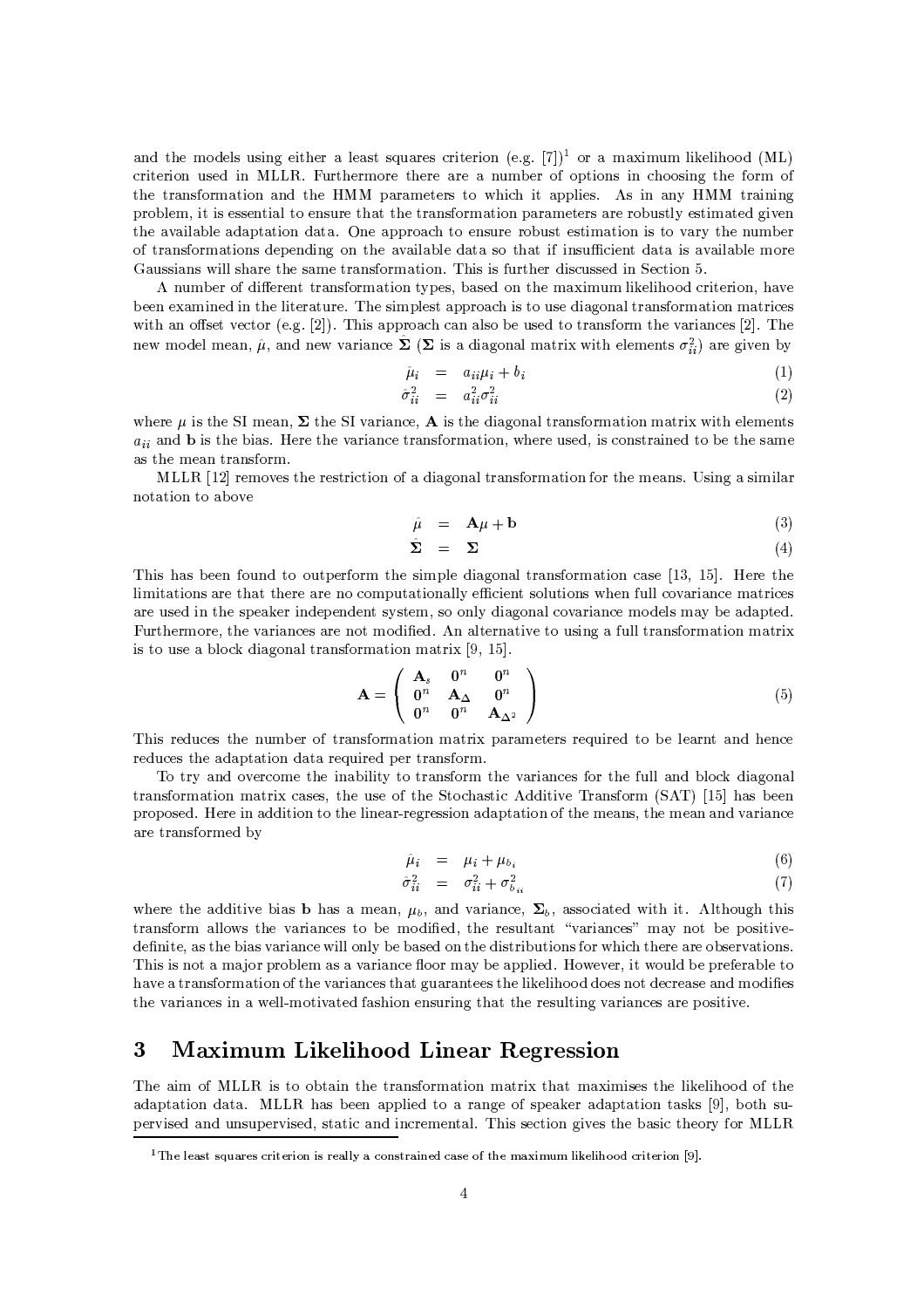adaptation of the means [13] and shows how the linear regression transformation matrices and biases are trained. In addition, the memory requirements to store the statistics used to determine the transformations are discussed. The derivations and notation used in this section follow those in  $[9]$ .

#### **Estimation of the Transformation Matrix**  $3.1$

The transformation matrix is used to give a new estimate of the mean, where

$$
\hat{\mu}_m = \mathbf{W}_m \xi_m \tag{8}
$$

and  $\hat{\mathbf{W}}_m$  is the  $n \times (n+1)$  transformation matrix (*n* is the dimensionality of the data) and  $\xi_m$  is the extended mean vector

$$
\xi_m = \begin{bmatrix} w & \mu_1 & \dots & \mu_n \end{bmatrix}^T \tag{9}
$$

It is simple to see that

$$
\hat{\mathbf{W}}_m = \left[ \begin{array}{cc} \hat{\mathbf{b}}_m & \hat{\mathbf{A}}_m \end{array} \right] \tag{10}
$$

By optimising the parameters of  $\hat{\mathbf{W}}_m$  it is possible to simultaneously obtain both the required transformation matrix and bias.

In order to solve this maximisation problem an *Expectation-Maximisation* (EM) technique [1] is used. The standard auxiliary function  $\mathcal{Q}(\mathcal{M}, \hat{\mathcal{M}})$  is adopted,

$$
Q(\mathcal{M}, \mathcal{M}) =
$$
\n
$$
K_1 - \frac{1}{2}\mathcal{L}(\mathbf{O}_T|\mathcal{M})\sum_{m=1}^M \sum_{\tau=1}^T L_m(\tau) \left[K_m + \log(|\mathbf{\Sigma}_m|) + (\mathbf{o}(\tau) - \hat{\mu}_m)^T \mathbf{\Sigma}_m^{-1} (\mathbf{o}(\tau) - \hat{\mu}_m)\right]
$$
\n(11)

where  $K_1$  is a constant dependent only on the transition probabilities,  $K_m$  is the normalisation constant associated with Gaussian component m,  $O_T = \{o(1), ..., o(T)\}\$ is the adaptation data and

$$
L_m(\tau) = p(q_m(\tau)|\mathcal{M}, \mathbf{O}_T)
$$
\n(12)

where  $q_m(\tau)$  indicates Gaussian component m at time  $\tau$ . Increasing the value of this auxiliary function is guaranteed to increase the likelihood of the adaptation data. To enable robust transformations to be trained the transformation matrices are tied across a number of Gaussians (a transformation per Gaussian is equivalent to conventional re-training of the means). The set of Gaussians that share a transform are referred to as a regression class. The selection of regression classes depends on the available adaptation data and uses a regression class tree. This tree contains all the Gaussians in the system and statistics are gathered at the leaves (which may each contain a number of Gaussians and defines the base classes). The most specific transform that can be robustly estimated is then generated for all the Gaussians in the system. This is described in further detail in section 5.

A particular transformation  $\mathbf{W}_m$  will be tied across R Gaussian components,  $\{m_1, \ldots, m_R\}$ as determined by the regression class tree. For the Gaussian output probability density functions considered,  $\hat{\mathbf{W}}_m$  may be found by solving

$$
\sum_{\tau=1}^{T} \sum_{r=1}^{R} L_{m_r}(\tau) \Sigma_{m_r}^{-1} \mathbf{o}(\tau) \xi_{m_r}^T = \sum_{\tau=1}^{T} \sum_{r=1}^{R} L_{m_r}(\tau) \Sigma_{m_r}^{-1} \hat{\mathbf{W}}_m \xi_{m_r} \xi_{m_r}^T
$$
(13)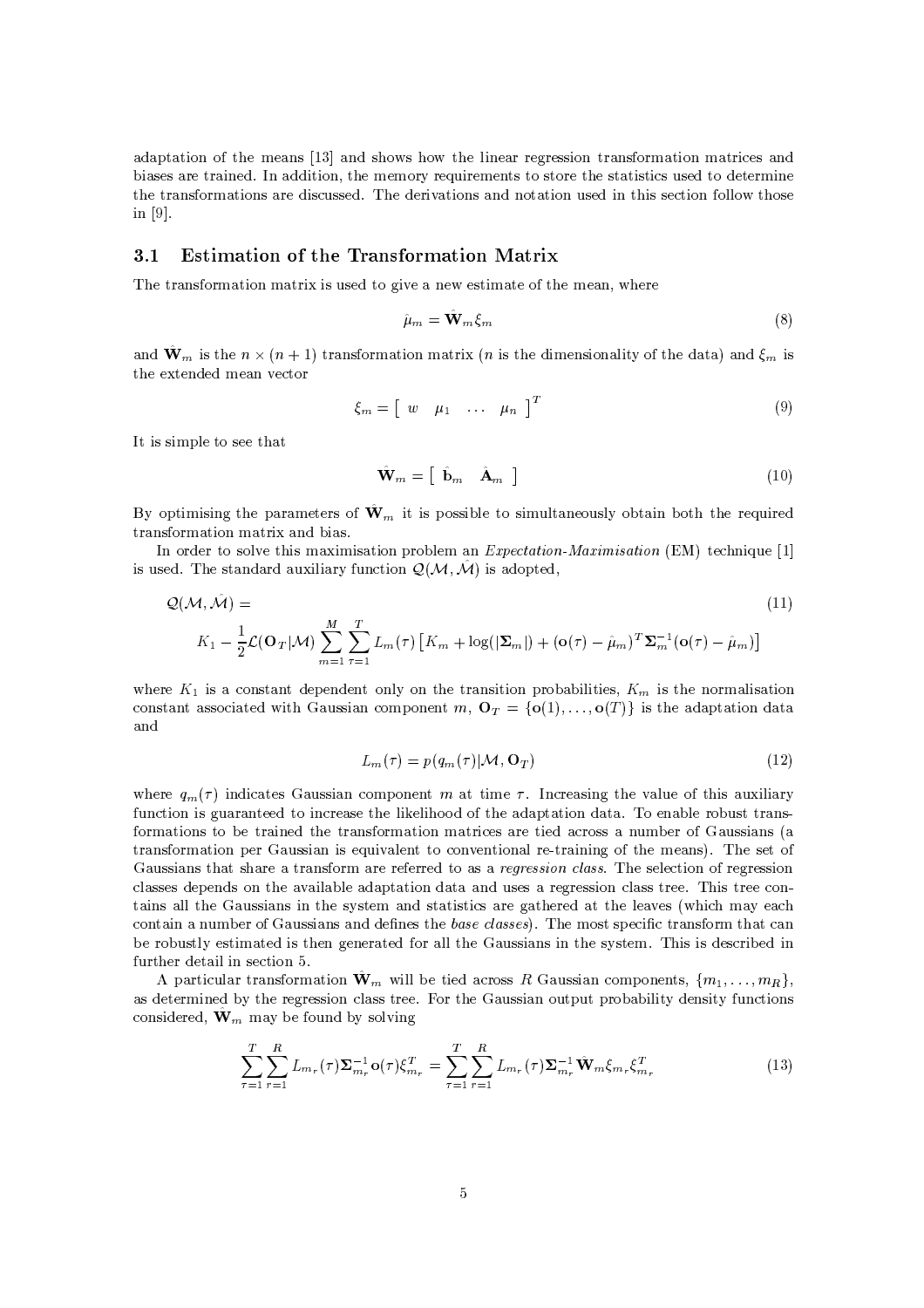For the full covariance matrix case this is computationally very expensive<sup>2</sup>, however, for the diagonal covariance matrix case a closed-form solution is computationally feasible [13].

The left-hand side of equation 13 is independent of the transformation matrix and will be referred to as Z, where

$$
\mathbf{Z} = \sum_{r=1}^{R} \sum_{\tau=1}^{T} L_{m_r}(\tau) \mathbf{\Sigma}_{m_r}^{-1} \mathbf{o}(\tau) \xi_{m_r}^T
$$
\n(14)

A new variable  $G^{(i)}$  is defined with elements

$$
g_{j\,q}^{(i)} = \sum_{r=1}^{R} v_{ii}^{(r)} d_{j\,q}^{(r)}
$$
\n
$$
(15)
$$

where

$$
\mathbf{V}^{(r)} = \sum_{\tau=1}^{T} L_{m_r}(\tau) \Sigma_{m_r}^{-1}
$$
 (16)

and

$$
\mathbf{D}^{(r)} = \xi_{m_r} \xi_{m_r}^T. \tag{17}
$$

 $\hat{\mathbf{W}}_m$  is calculated using

$$
\hat{\mathbf{w}}_i^T = \mathbf{G}^{(i)-1} \mathbf{z}_i^T \tag{18}
$$

where  $\hat{\mathbf{w}}_i$  is the *i*<sup>th</sup> vector of  $\hat{\mathbf{W}}_m$  and  $\mathbf{z}_i$  is the *i*<sup>th</sup> vector of **Z**.

#### **Statistics Required to Estimate Transformation**  $3.2$

It is interesting to examine the memory requirements for calculating the mean transformation matrices. The statistics to compute the transformations may be stored either at the Gaussian component level or at a regression class level. The most memory efficient technique is dependent on the ratio of the regression classes to the number of components. In addition, it will depend on the form of the transformation sequence described in Section 5.

- 1. Gaussian Component Level. This requires  $\sum_{\tau=1}^{T} L_m(\tau) o(\tau)$  and  $\sum_{\tau=1}^{T} L_m(\tau)$  to be stored, a cost of  $(n + 1)$  floats<sup>3</sup> per component.
- 2. Regression Class Level. The statistics,  $G^{(i)}$  and Z may be stored at the regression-class level. This has a memory cost of *n* sets of  $(n + 1) \times (n + 1)$  symmetric matrices and one  $n \times (n+1)$  full matrix, a cost for each regression class of  $\mathcal{O}(n^3)$ . This assumes that the regression classes have been pre-defined. The regression-class tree may be used to generate classes dynamically [9], so it is not known a-priori which regression classes will be used to estimate the transform. This is not a problem, as  $G^{(i)}$  and **Z** for the chosen regression class may be obtained from its child classes. Letting the parent node R have children  $\{R_1, \ldots, R_C\}$ then

$$
\mathbf{Z} = \sum_{c=1}^{C} \mathbf{Z}^{(R_c)} \tag{19}
$$

$$
z_{kl} = \sum_{p=1}^{n} \sum_{q=1}^{n+1} \hat{w}_{pq} \left( \sum_{r=1}^{R} v_{kp}^{(r)} d_{ql}^{(r)} \right)
$$

for  $k = 1...n$ ,  $l = 1... (n + 1)$ , where **Z**,  $V^{(r)}$  and  $D^{(r)}$  are defined in equations 14, 16 and 17 respectively.

<sup>3</sup>A float is used as the unit of storage.

<sup>&</sup>lt;sup>2</sup>The closed-form solution requires solving  $n \times (n + 1)$  simultaneous equations of the form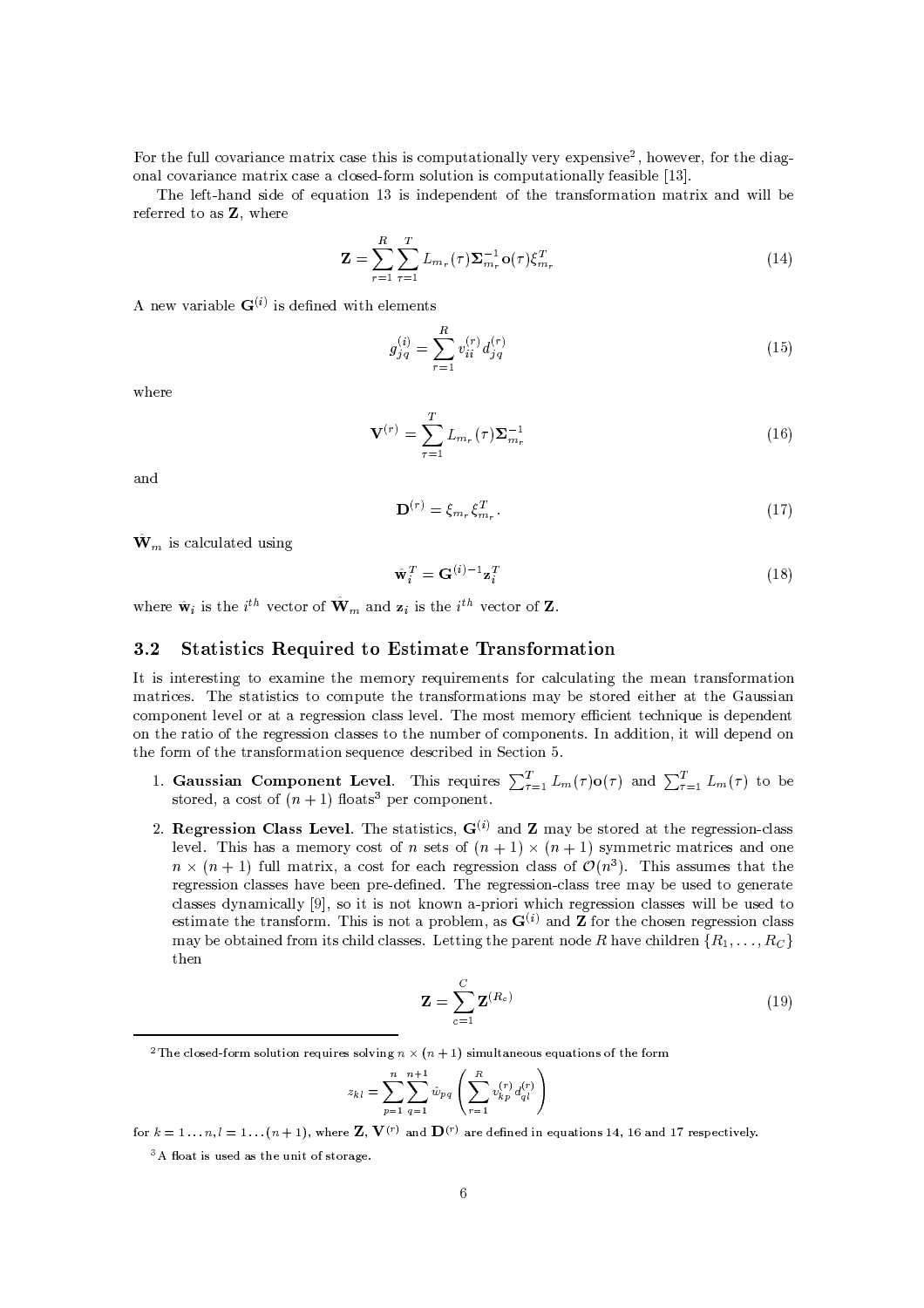where

$$
\mathbf{Z}^{(R_c)} = \sum_{r=1}^{R_c} \sum_{\tau=1}^{T} L_{m_r}(\tau) \mathbf{\Sigma}_{m_r}^{-1} \mathbf{o}(\tau) \xi_{m_r}^T
$$
\n(20)

Similarly

$$
\mathbf{G}^{(i)} = \sum_{c=1}^{C} \mathbf{G}^{(iR_c)} \tag{21}
$$

where

$$
g_{j\,q}^{(iR_c)} = \sum_{r=1}^{R_c} v_{ii}^{(r)} d_{j\,q}^{(r)}
$$
\n(22)

It is clear that it is only necessary to store data for each transform at the most specific regression classes possible. This set of regression classes are called the base classes which form the leaves of the regression class tree.

#### $3.3$ **Multiple Iterations of MLLR**

As MLLR is dependent on the frame/state component alignment,  $L_m(\tau)$  in equation 11, performance can sometimes be improved using multiple iterations of MLLR [13]. There are additional implementation issues when multiple iterations are used, particularly if the use of the regression class tree changes. As shown in Appendix B, for a given regression class it is unimportant how many times the means have been transformed, the final transformation will always yield the same value irrespective of whether the original or the latest model set is transformed, provided the frame/state component alignment is the same. However if the regression class tree is used dynamically, the situation may occur where due to changes in the alignments there is insufficient data to generate a transformation for a specific class. There is now no way to compensate for the transform previously applied to that class<sup>4</sup>. By always transforming the original model parameters this problem of building errors into the system will never occur.

#### **MLLR** Adaptation of the Variances  $\overline{4}$

This section describes the basis of a transformation of the Gaussian variances in the MLLR framework. The means and variances are adapted in two separate stages. Initially new means are found and then, given these new means, the variances are also updated.

#### **Estimation of the Transformation Matrix**  $4.1$

The HMMs are modified in two steps such that

$$
\mathcal{L}(\mathbf{O}_T|\tilde{\mathcal{M}}) \ge \mathcal{L}(\mathbf{O}_T|\hat{\mathcal{M}}) \ge \mathcal{L}(\mathbf{O}_T|\mathcal{M})
$$
\n(23)

where the models M have just the means parameters updated to  $\hat{\mu}_1, \dots, \hat{\mu}_M$  and the models M have both the means and the variances  $\Sigma_1, \ldots, \Sigma_M$  updated.

The Gaussian variance vectors are updated by

$$
\hat{\mathbf{\Sigma}}_m = \mathbf{B}_m^T \hat{\mathbf{H}}_m \mathbf{B}_m \tag{24}
$$

<sup>&</sup>lt;sup>4</sup> Although the original parameters are transformed, the frame/state alignments are found using the latest model set. This needs both model sets to be kept in memory which adds additional memory requirements.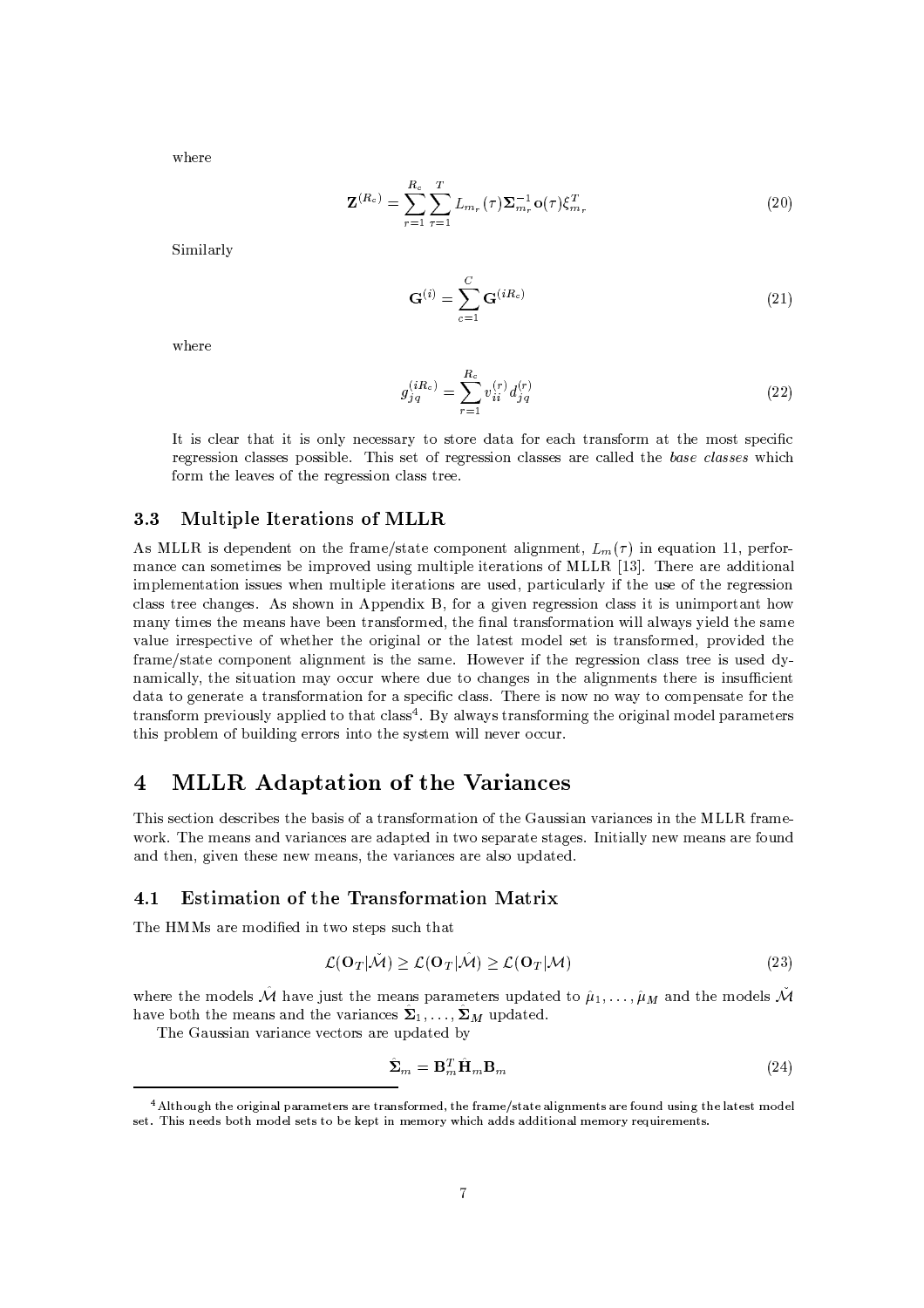where  $\mathbf{H}_m$  is the linear transformation to be estimated and  $\mathbf{B}_m$  is the inverse of the Choleski factor of  $\Sigma_m^{-1}$ , so

$$
\Sigma_m^{-1} = \mathbf{C}_m \mathbf{C}_m^T \tag{25}
$$

and

$$
\mathbf{B}_m = \mathbf{C}_m^{-1} \tag{26}
$$

The same auxiliary function as that used for the standard ML estimation of the HMM parameters is employed

$$
Q(\mathcal{M}, \hat{\mathcal{M}}) =
$$
\n
$$
K_1 - \frac{1}{2} \mathcal{L}(\mathbf{O}_T | \mathcal{M}) \sum_{m=1}^M \sum_{\tau=1}^T L_m(\tau) \left[ K_m + \log(|\hat{\mathbf{\Sigma}}_m|) + (\mathbf{o}(\tau) - \hat{\mu}_m)^T \hat{\mathbf{\Sigma}}_m^{-1} (\mathbf{o}(\tau) - \hat{\mu}_m) \right]
$$
\n(27)

It is hard to directly optimise this expression for both the mean transformation matrix and the variance transform. However it is sufficient to ensure that

$$
Q(\mathcal{M}, \tilde{\mathcal{M}}) \ge Q(\mathcal{M}, \hat{\mathcal{M}}) \tag{28}
$$

to satisfy equation 23.

Rewriting equation 27 using equations 25 and 24 leads to

$$
Q(\mathcal{M}, \check{\mathcal{M}}) = K_1 - \frac{1}{2} \mathcal{L}(\mathbf{O}_T | \mathcal{M}) \sum_{m=1}^M \sum_{\tau=1}^T L_m(\tau) \left[ K_m + \log(|\mathbf{\Sigma}_m|) + \log(|\hat{\mathbf{H}}_m|) \right]
$$
  
 
$$
+ (\mathbf{C}_m^T \mathbf{o}(\tau) - \mathbf{C}_m^T \hat{\mu}_m)^T \hat{\mathbf{H}}_m^{-1} (\mathbf{C}_m^T \mathbf{o}(\tau) - \mathbf{C}_m^T \hat{\mu}_m) \right]
$$
(29)

The maximisation of equation 29 has a simple closed form solution and leads to a re-estimation formula for  $\hat{H}_m$  analogous to the standard ML estimate of the covariance matrix

$$
\hat{\mathbf{H}}_{m} = \frac{\sum_{\tau=1}^{T} L_{m}(\tau) (\mathbf{C}_{m}^{T} \mathbf{o}(\tau) - \mathbf{C}_{m}^{T} \hat{\mu}_{m}) (\mathbf{C}_{m}^{T} \mathbf{o}(\tau) - \mathbf{C}_{m}^{T} \hat{\mu}_{m})^{T}}{\sum_{\tau=1}^{T} L_{m}(\tau)}
$$
\n
$$
= \frac{\mathbf{C}_{m}^{T} \left[ \sum_{\tau=1}^{T} L_{m}(\tau) (\mathbf{o}(\tau) - \hat{\mu}_{m}) (\mathbf{o}(\tau) - \hat{\mu}_{m})^{T} \right] \mathbf{C}_{m}}{\sum_{\tau=1}^{T} L_{m}(\tau)}
$$
\n(30)

Up to this point the tying of the variance transformation matrices has been ignored. However, if the transform is to be shared over a number of Gaussian components,  $\{m_1, \ldots, m_R\}$ , then the re-estimation formula becomes

$$
\hat{\mathbf{H}}_{m} = \frac{\sum\limits_{r=1}^{R} \left\{ \mathbf{C}_{m_{r}}^{T} \left[ \sum\limits_{\tau=1}^{T} L_{m_{r}}(\tau) (\mathbf{o}(\tau) - \hat{\mu}_{m_{r}}) (\mathbf{o}(\tau) - \hat{\mu}_{m_{r}})^{T} \right] \mathbf{C}_{m_{r}} \right\}}{\sum\limits_{r=1}^{R} \sum\limits_{\tau=1}^{T} L_{m_{r}}(\tau)}
$$
(31)

It is preferable to obtain all the transformation statistics, both for the mean and variance adaptation, in a single pass. Hence, as  $\hat{\mu}_m$  is not known when the statistics are being accumulated, it is necessary to rearrange this expression as

$$
\hat{\mathbf{H}}_{m} = \frac{\sum\limits_{r=1}^{R} \left\{ \mathbf{C}_{m_{r}}^{T} \left[ \sum\limits_{r=1}^{T} L_{m_{r}}(\tau) \mathbf{o}(\tau) \mathbf{o}(\tau)^{T} - \hat{\mu}_{m_{r}} \overline{\mathbf{o}}_{m_{r}}^{T} - \overline{\mathbf{o}}_{m_{r}} \hat{\mu}_{m_{r}}^{T} + \hat{\mu}_{m_{r}} \hat{\mu}_{m_{r}}^{T} \sum\limits_{\tau=1}^{T} L_{m_{r}}(\tau) \right] \mathbf{C}_{m_{r}} \right\}}{\sum\limits_{m=1}^{R} \sum\limits_{\tau=1}^{T} L_{m_{r}}(\tau)}
$$
(32)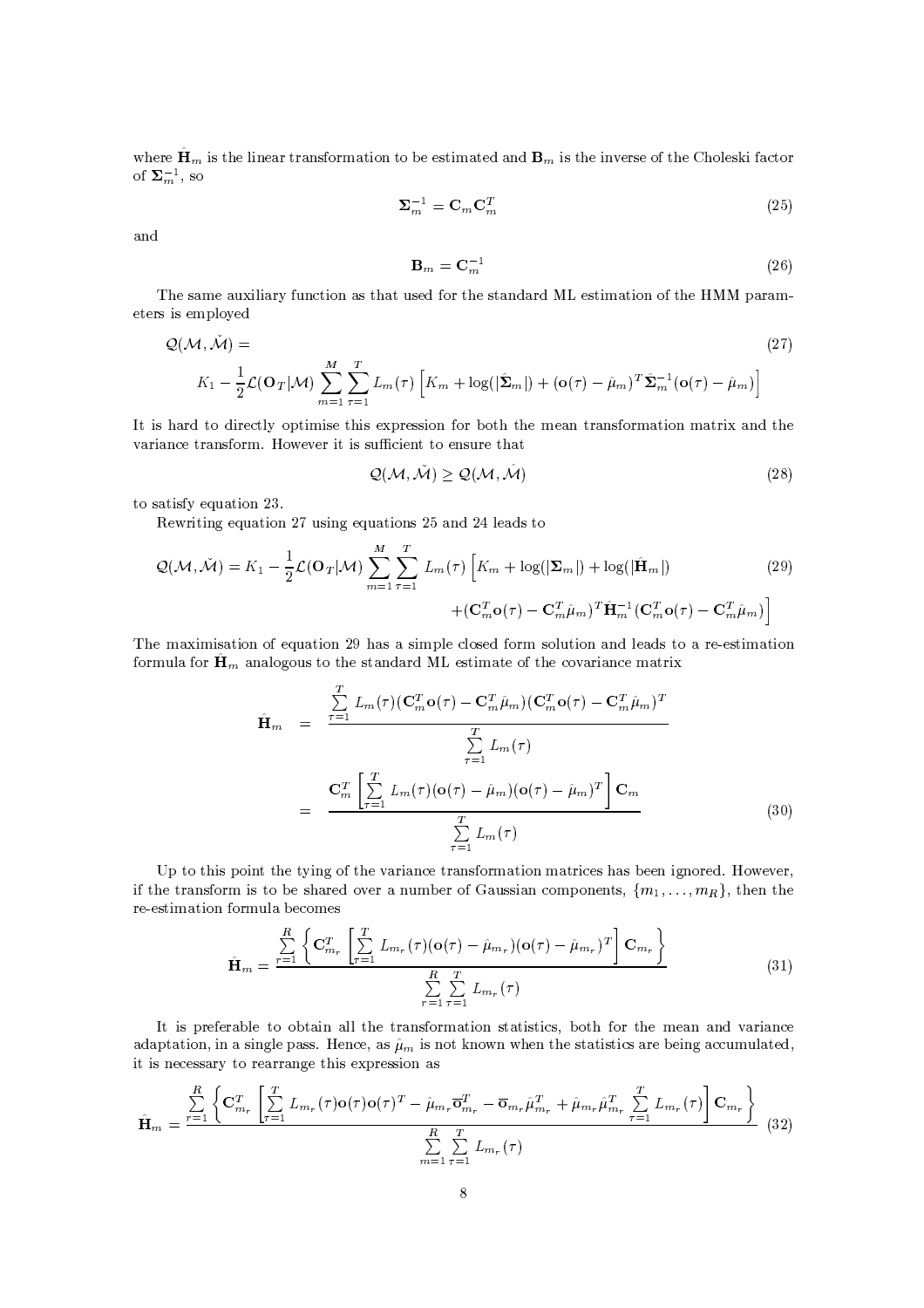$$
\overline{\mathbf{o}}_{m_r} = \sum_{\tau=1}^{T} L_{m_r}(\tau) \mathbf{o}(\tau)
$$
\n(33)

The estimate of  $\hat{H}_m$  defined in equation 32 results in a full covariance matrix, yielding a full covariance matrix for the new estimate of the covariance,  $\hat{\Sigma}_{m_r}$ , even if the original covariance matrices were diagonal. However, due to the derivation of these matrices, it is not necessary to store a full symmetric covariance matrix for each individual component. The original diagonal covariances may be left unchanged and the likelihood calculated as

$$
\mathcal{L}(\mathbf{o}(\tau)|\mathcal{M}_{m_r}) = K_{m_r} - \frac{1}{2} \left( \log(|\mathbf{\Sigma}_{m_r}|) + \log(|\hat{\mathbf{H}}_m|) + (\mathbf{C}_{m_r}^T \mathbf{o}(\tau) - \mathbf{C}_{m_r}^T \hat{\mu}_{m_r})^T \hat{\mathbf{H}}_m^{-1} (\mathbf{C}_{m_r}^T \mathbf{o}(\tau) - \mathbf{C}_{m_r}^T \hat{\mu}_{m_r}) \right)
$$
(34)

Alternatively  $\mathbf{H}_m$  may be forced to be a diagonal transformation by setting the off-diagonal elements to zero which results in  $\hat{\Sigma}_m$  being a diagonal covariance matrix. This is still guaranteed to increase the likelihood of the adaptation data. If these diagonal transformations are used then the number of transformation parameters is small,  $n$ , compared to the number typically used to adapt the means,  $(n + 1) \times n$ .

#### 4.2 **Statistics Required to Estimate Variance Transformations**

The statistics for calculating the variance transformation may, again, be stored at either the Gaussian component level or at the regression class level.

- 1. Gaussian Component Level. In addition to the statistics required to estimate the mean transformation it is necessary to store  $\sum_{\tau=1}^{T} L_m(\tau) o(\tau) o(\tau)^T$ . If a full covariance transformation,  $\mathbf{H}_m$ , is to be calculated, then a full symmetric matrix must be stored for each component. For many systems this is impractical, as it has a memory requirement of  $\mathcal{O}(n^2)$ per Gaussian.
- 2. Regression Class Level The statistics may be stored at the regression class level. There are two options available. Firstly all statistics to estimate both the mean and variance transformation matrices are accumulated in a single pass of the adaptation data. Alternatively, two passes of the adaptation data is used. In the first pass the statistics for the mean transformation are obtained. In the second pass of the adaptation data the statistics to obtain the variance transform are accumulated.
	- (a) Single-Pass. To accumulate the statistics to estimate the transformation matrices for both means and variances in a single pass is complex as the new estimate of the mean,  $\hat{\mu}_{m_{\tau}}$ , is not known when the transformation statistics are required to be collected. Hence, it is necessary to modify the elements in equation 32 so that they are independent of the mean transformation,  $\hat{\mathbf{W}}_m$ . This is explained in Appendix A and has a memory requirement of  $\mathcal{O}(n^3)$  per regression class with the additional constraint that the original covariance matrices are diagonal.
	- (b) Two-Pass. Statistics to calculate the transformation matrix for the means are obtained in the first pass. In the second pass, the mean transformation is known, so it is only necessary to store

$$
\mathbf{Z}^{(R_c)} = \sum_{r=1}^{R_c} \mathbf{C}_{m_r}^T \left[ \sum_{\tau=1}^T L_{m_r}(\tau) (\mathbf{o}(\tau) - \hat{\mu}_{m_r}) (\mathbf{o}(\tau) - \hat{\mu}_{m_r})^T \right] \mathbf{C}_{m_r}
$$
(35)

and the regression class occupancy to calculate equation 31. This has a memory requirement of  $\mathcal{O}(n^2)$  per regression class, but is more computationally expensive as a second pass through the adaptation data is required.

where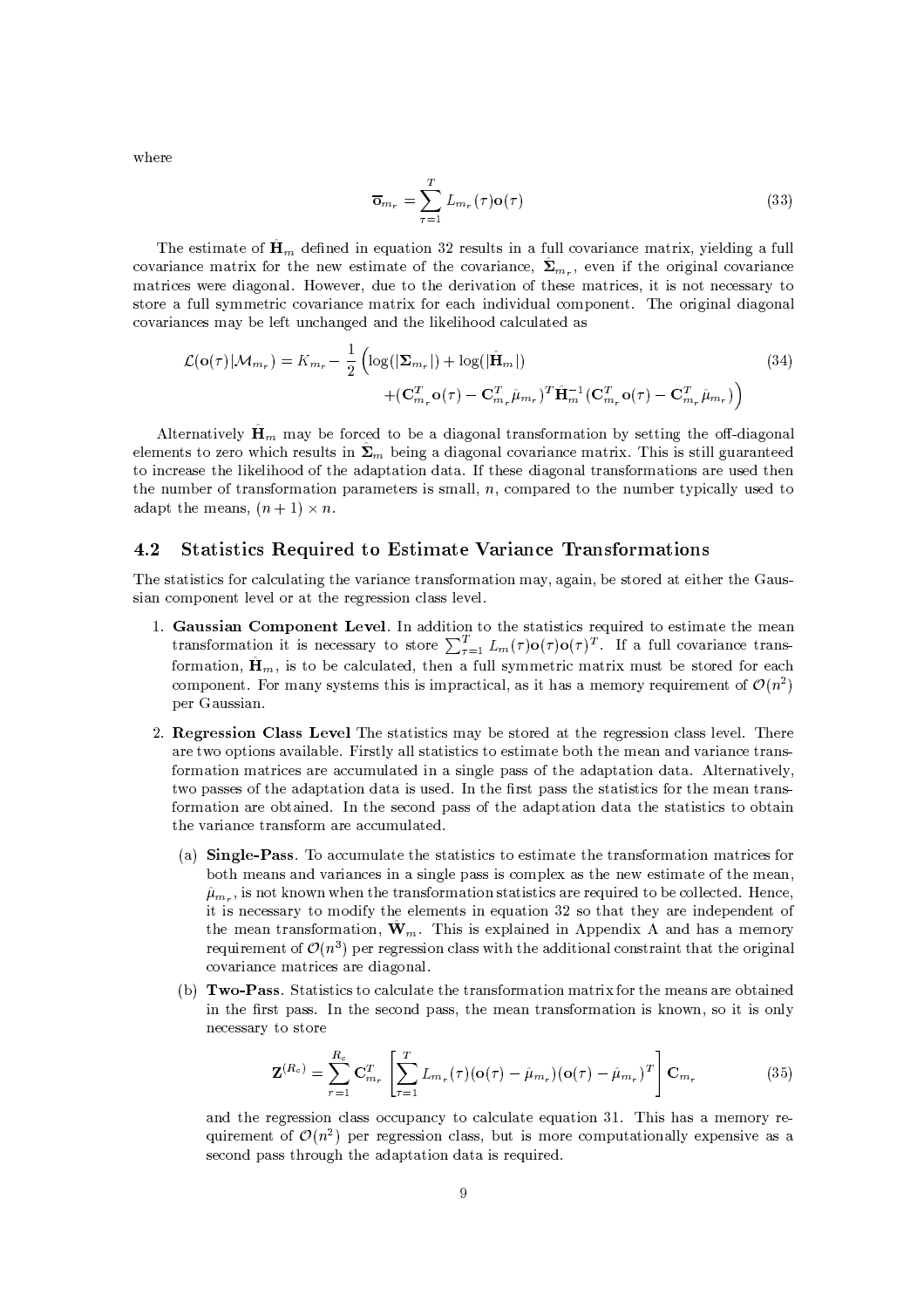The choice of where statistics are to be stored is dependent on the number of Gaussian components compared to the number of regression classes and the allowable computational load for the adaptation. In addition, it will depend on the form of the transformation sequence described in Section 5.

The ML estimate of the mean transformation matrix, equation 13, is a function of the current estimate of the covariance matrix. Thus the ML estimate of  $\hat{\mathbf{W}}_m$  will alter as the variances change. If  $\hat{H}_m$  is made diagonal, it is possible to iteratively improve the likelihood. One of the drawbacks of the variance transformation described is that it does not simultaneously optimise the mean and the variance transformations. Therefore this iterative scheme is required to obtain a "true" ML estimate of the mean and variance transformations.

#### **Regression Class Trees**  $\overline{5}$

MLLR uses a regression class tree [13] to order the Gaussians in the system so that the set transformations to be estimated can be chosen according to the amount and type of adaptation data available. The optimal method for selecting the regression classes, in the sense of maximising the auxiliary function, would be to cluster the Gaussian components such that they maximise the average auxiliary function for all "training" speakers. Consider a binary regression class tree. For a possible split of R into  $\{R_1, R_2\}$  using data from a set of training speakers,  $S = \{S_1, \ldots, S_S\}$  it is necessary to optimise

$$
\{R_1, R_2\} = \arg\max_{\mathbf{R}} \left\{ \sum_{s=1}^S \mathcal{Q}(\mathcal{M}, \hat{\mathcal{M}}_{s,r}) \right\}
$$
(36)

where  $\mathcal{M}_{s,r}$  is the model set using component grouping r out of all possible groupings **R** of the components and the training data from speaker s. Unfortunately this is not usually computationally feasible. It is therefore necessary to make some simplifying assumptions. The assumption used in the original MLLR work [9], is that components that are close together in acoustic space should be transformed in the same way. This alters the problem from selecting regression classes into one of clustering the Gaussian components. This is the assumption used to generate the regression class trees for all the experiments reported in Section 7.



Figure 1: A binary four base class regression class tree

A simple binary regression class tree with four base classes is shown in figure 1. Usually the base classes represent a set of acoustically similar Gaussians.<sup>5</sup> In the diagram a solid arrow and class indicates that there is sufficient data for a transformation matrix to be generated using the

 $5$ In the limit, of course, there is a separate base class per-Gaussian. However this requires a large number of statistics to be stored if the regression class tree is to be used dynamically.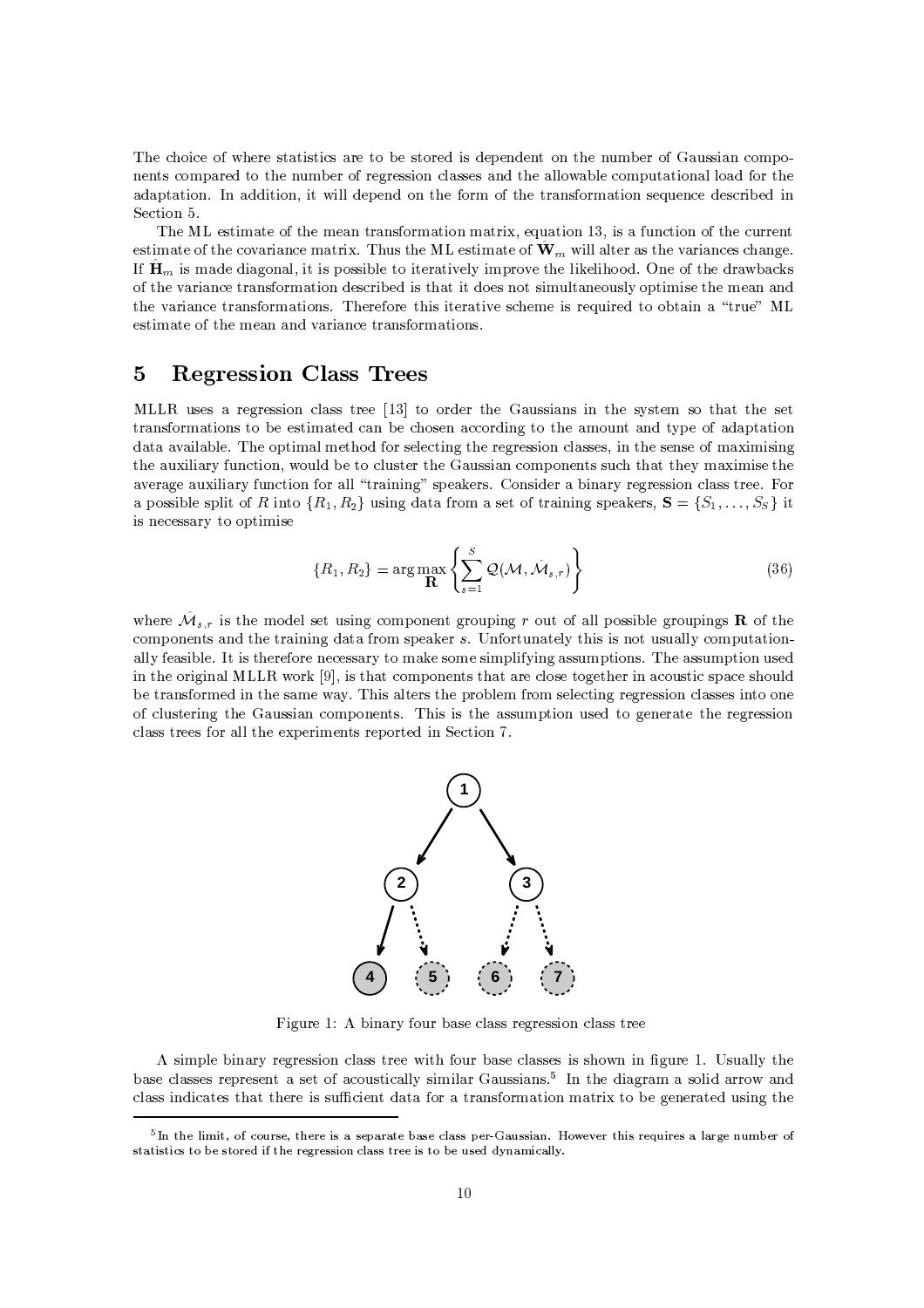data associated with that class, a dotted line and class indicates insufficient data. Two methods of traversing the regression class tree are considered, a *top-down* approach and a *bottom-up* approach.

#### $5.1$ Top-Down Traversal

A simple top-down scheme starts the search at the root node and then:

```
For a node A
     generate transform \bf{W} from data for A
     update all components in A using Wif A has children B and Cif B has sufficient data
                 search through node B
           if C has sufficient data
                 search through node C
```
For a particular search through the tree there are some implementation issues. For simplicity, only mean adaption will be considered here, but the same options are also available for the variance adaption. For the regression class tree in Figure 1 traversing the regression tree using the above method results in the following transformation sequence.

$$
\begin{Bmatrix}\nD_1 & \to & \{C_4, C_5, C_6, C_7\} \\
D_2 & \to & \{C_4, C_5\} \\
D_4 & \to & \{C_4\} \\
D_3 & \to & \{C_6, C_7\}\n\end{Bmatrix} = \begin{Bmatrix}\nD_4 & \to & \{C_4\} \\
D_2 & \to & \{C_5\} \\
D_3 & \to & \{C_6, C_7\}\n\end{Bmatrix} = T_1
$$
\n(37)

where  $D_i$  denotes the transformation statistics,  $G^{(i)}$  and Z, associated with node j and  $C_i$  indicates the set of components associated with regression class, or node, j. Thus in the diagram  $D_2$  =  $\{D_4, D_5\}$  and  $C_2 = \{C_4, C_5\}$ . Examining the transformation sequence, repeated transformations, such as the case for  $C_4$ , are unimportant as only the most specific transformation determines the final mean value (see Appendix B). Thus if the transformation data is based on the original means, only the last transform is important and the series of transforms reduces to the original search technique described.

It is not necessary to transform the original model means: for instance the transformation may be based on the mean after a transformation of the parent node. In this case, both the mean to be adapted and the data to calculate the transform will be altered. Let  $\hat{D}_i^j$  indicate the data obtained using the latest estimates of the means of Gaussians  $C_i$  after they have been transformed at node j, i.e.  $\hat{C}_i^j$ . A particular mean may be transformed many times, for example  $\hat{C}_i^{j,k}$  indicates that the components have been transformed at regression class  $j$  and then at regression class  $k$ . As shown in Appendix B all top-down transformations will yield this same transformation sequence,  $T_1$ .

#### **Bottom-Up Traversal**  $5.2$

A simple bottom-up scheme starts the search at a leaf node and then:

```
For a node A
      If A has sufficient data
           generate transform W from data for A
           update all components in A using Welsesearch through parent node B
```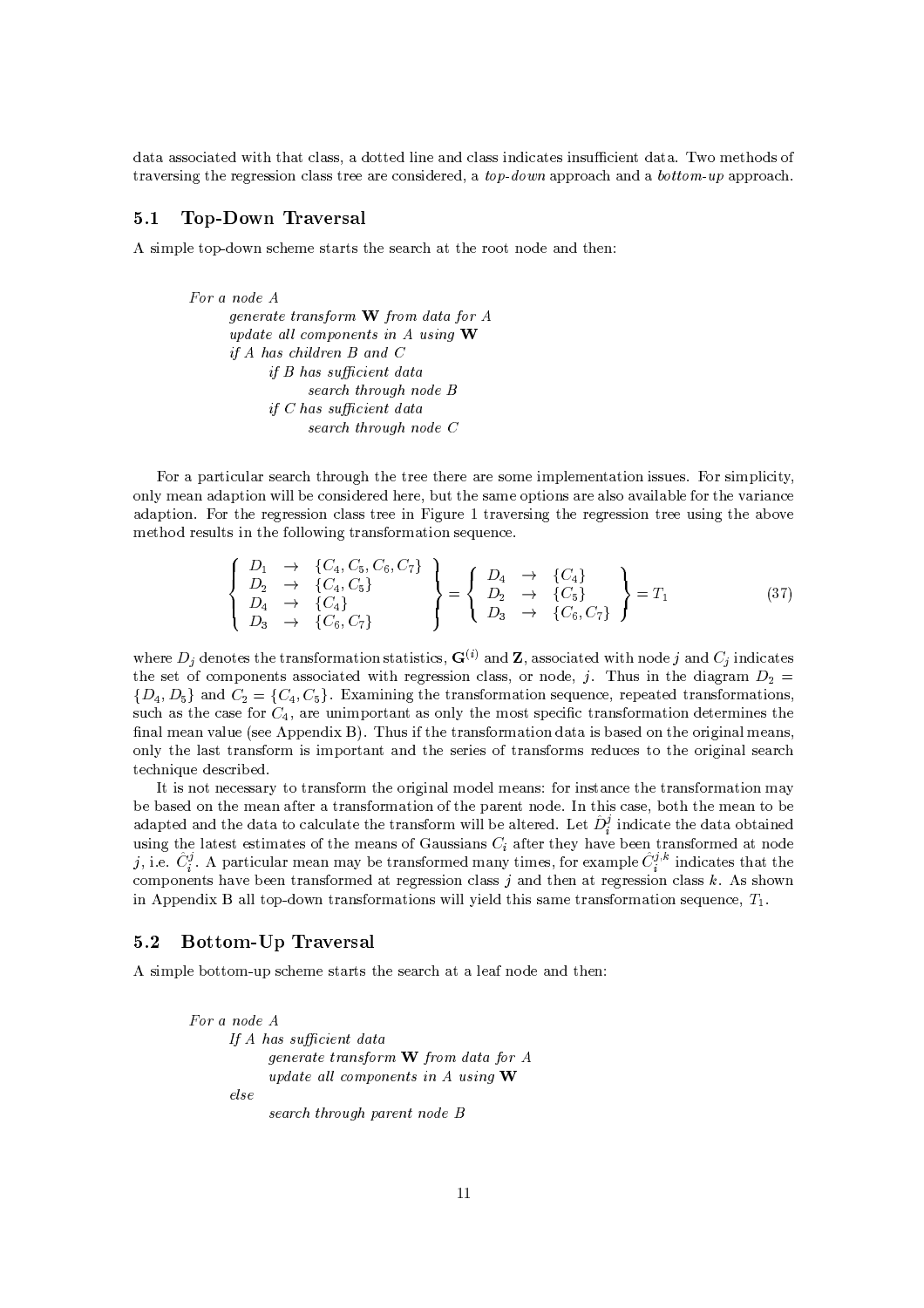Bottom-up methods of traversing the regression class tree which are based on the original means  $\alpha$  algo yield the game transform  $T$  -provided each Caugian component is transformed only one 469(BC79h{UWd8TX7B D9h77EbnCn/7!ECBCdBAIr!, bTXA`ihiWA^a[kVCnihU 46EF9kxA^UWa
VC9Wd8ECeci @C7A`Uhd8e`d8E/465Sa7]46EF9 4bECB B/4bi 4|]@C7Uh7 7]46{p@[{A`an/A^EC7E3i(a 4YT/7ihU 4bEC9kxA^UWa7B a 4bE3YciWd8a79zCd87i#@C7nX46UW7!EiECA3BC7d89;ihU 46EF9kxA^UWa7!B 4b9|\$7585kzC|(d8585 ditEIII additEFe`597E3ikJava-T/46587E3ikJava-T/46587E3ikJava-T/465Sihu 4bEC9kxA^uwai46iwaana-T/465Sihu 46iho 46 sequence is

$$
\left\{ D_1 \to \{C_4, C_5, C_6, C_7\} \right\} = T_2 \tag{38}
$$

For bottom-up schemes using the latest estimate of the mean the transformation sequence is

$$
\begin{cases}\nD_4 & \to \{C_4\} \\
\hat{D}_2^4 & \to \{\hat{C}_4^4, C_5\} \\
D_3 & \to \{C_6, C_7\} \\
\hat{D}_1^{423} & \to \{\hat{C}_4^{4,2}, \hat{C}_5^2, \hat{C}_6^3, \hat{C}_7^3\}\n\end{cases} = T_3
$$
\n(39)

 $\sim$  end in the cross interval in a cross interval in the cross in the cross interval in the cross in the cross interval in the cross interval in the cross interval in the cross interval in the cross interval in the cross been modified, however it is still guaranteed to increase the likelihood. The case where the final transform is not used will be referred to as transform  $T_{\rm c}$  . Thus

$$
\begin{cases}\nD_4 & \to \{C_4\} \\
\hat{D}_2^4 & \to \{\hat{C}_4^4, C_5\} \\
D_3 & \to \{C_6, C_7\}\n\end{cases} = T_4
$$
\n(40)

The statistics for estimating the transforms when either a  $T_2$  or  $T_4$  transformation sequence is required must be stored at the component level, not the regression base class level. This is because ا د المحادث المقاطعة التي تقطع المسابق المقاطعة المتابعة المسابق المسابق المسابق المسابق المسابق المسابق المسابق are used in the transformation, e.g. using  $\hat{D}_5^4$ , the regression class level statistics will alter.

o]@F7UW7 46Uh7g`4bUWd8A`VC9BCdS7UW7!Ei-" 469h9WVCanCiWd8A`EF9\$IT/7!djEFe a 4bBC7 |]@F7E 4bnCnC58Y3djEFe i @C79h7 ihU 4bEC9kxA^UWa9], 0FA`Uexample using  $T_i$  it is assumed that the transform for  $C_r$  is similar to that of  $C_A$  . Alternatively using  $T_t$  it is assumed that a safer transformation for  $C_t$  is to smooth its adaptation data with the identity matrix as  $C_4$  has already been adanted. This is a "safer" transform, but is unlikely to achieve the same improvement in the auxiliary function.

eF7. IIP 3. ICA3B Arithmetric and the critical contract of the critical contract of the critical contract of the critical contract of the critical contract of the critical contract of the critical contract of the critical as that used for the means, nor the same threshold used.

For the experiments described in section 7 only transformation sequences T, and T, are considered.

# 6-<sup>7830</sup> (Fc7836 ,//2

o]@C7 9W{p@C7!a7[BC79W{!UWd8T/7!B d8E <sup>i</sup> @C7 nCUh7g3djA^VC9I9W7{!iWd8A`E A^EC58Y 4b5j58A6|(94bB/46nCi 46ihdjA^E A6xaA3BC7589c|(d8i#@ BCdD46e`A^E/465 {A6g`46Uhd 4bEC{7caI46iWUhd8{79d8E <sup>4</sup> {A`anCVCi 4biWd8A`EX465858Y7!{d87E3ia 4bECEC7U,IopA7KA3iW7ECB <sup>i</sup> @C7 +QP7PH=xyU 46a7|%A`UWiWA handle Gaussians with full covariance matrices efficiently, the transformation must be modified.

bE 4658iW7UhE/46ihd8g`758djEF7]46U%UW7e^UW79h9Wd8A`E[iWU 46EC9xA`Uha A6x i@C7a7]4bEd89\$e^d8g`7EIT3Y

$$
\hat{\mu}_m = \mathbf{C}_m^{T-1} \tilde{\mathbf{A}}_m \mathbf{C}_m^T \mu_m + \mathbf{b}_m \tag{41}
$$

where again

$$
\Sigma_m^{-1} = \mathbf{C}_m \mathbf{C}_m^T \tag{42}
$$

o]@Cd89%xA`Uha A6x iWU 46EC9xA`Uha 4biWd8A`Ecd89(9Wd8adj5D4bUpihAci#@C79Wi 4bECB/4bUWB +QPP7H iWU 46EC9xA`Uha 7KA3{7nCii @/46i(i @C7iWU 46EC9xA`U[ mation is applied in a *normalised* domain, in which all Gaussians have the same, identity matrix.  ${\mathcal{A}}_4$  and  ${\mathcal{A}}_4$  and  ${\mathcal{A}}_5$  and  ${\mathcal{A}}_6$  and  ${\mathcal{A}}_7$  and  ${\mathcal{A}}_8$  and  ${\mathcal{A}}_7$  and  ${\mathcal{A}}_8$  and  ${\mathcal{A}}_8$  and  ${\mathcal{A}}_8$  and  ${\mathcal{A}}_9$  and  ${\mathcal{A}}_8$  and  ${\mathcal{A}}_9$  and  ${\mathcal{A}}_8$  and  ${\mathcal{A}}_9$ 

Consider the Gaussian component mean in the normalised domain.  $\tilde{u}$ . The new adapted mean djEi#@C7ECA`Uha 4658d89W7!BcBCA`aI46d8E <sup>z</sup> \*) z3d89%xA`VFECBT3Y

$$
\check{\mu}_m = \mathbf{A}_m \tilde{\mu}_m + \mathbf{b}_m = \mathbf{W}_m \xi_m \tag{43}
$$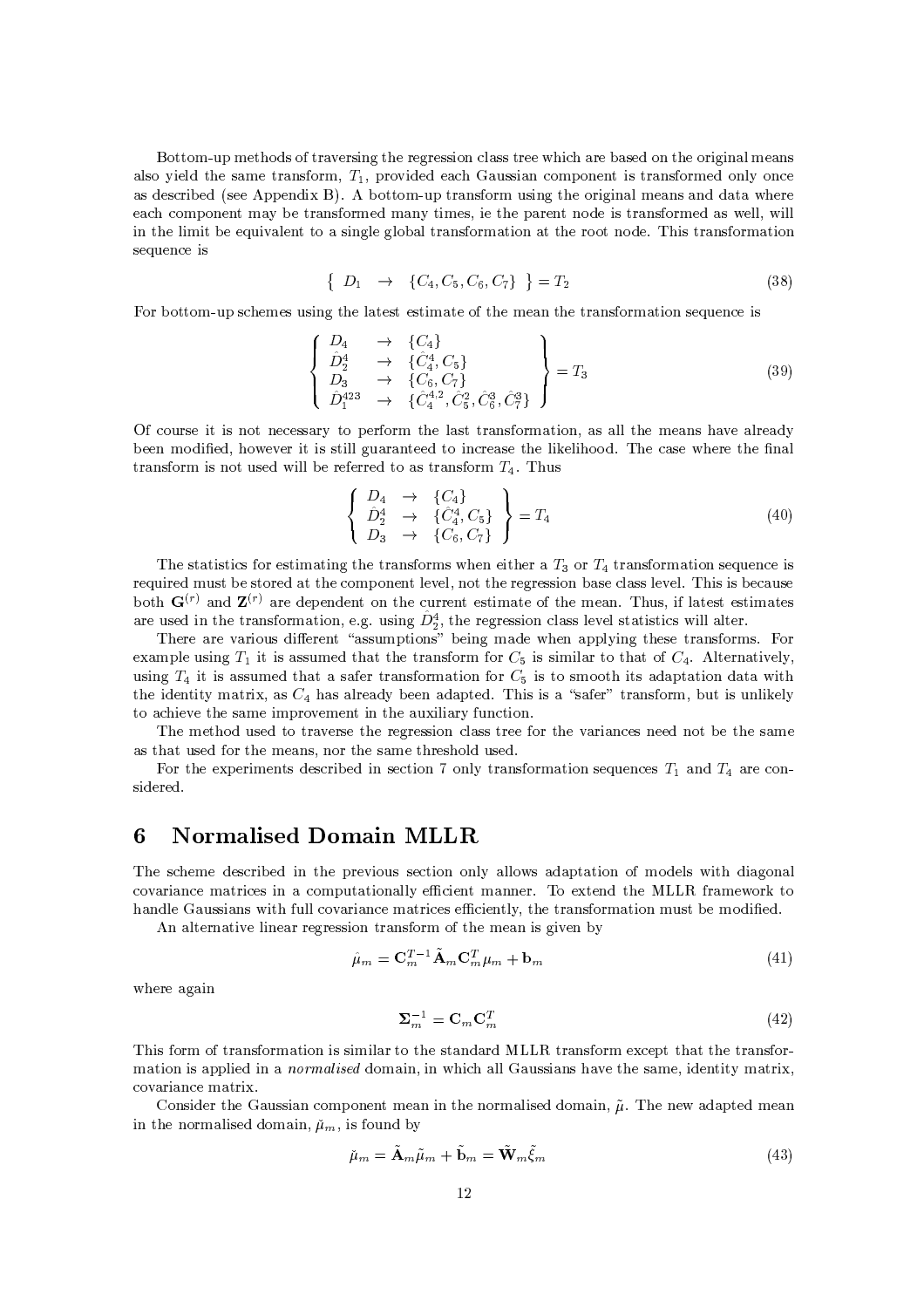where

$$
\tilde{\xi}_m = \left[ \begin{array}{cccc} w & \tilde{\mu}_1 & \dots & \tilde{\mu}_n \end{array} \right]^T \tag{44}
$$

and

$$
\tilde{\mu}_m = \mathbf{C}_m^T \mu_m \tag{45}
$$

Using this new modified transform the auxiliary function, equation 11, may be written as

$$
\mathcal{Q}(\mathcal{M}, \hat{\mathcal{M}}) = K_1 - \frac{1}{2} \mathcal{L}(\mathbf{O}_T | \mathcal{M}) \sum_{m=1}^M \sum_{\tau=1}^T L_m(\tau) \left[ K_m + \log(|\mathbf{\Sigma}_m|) \right] + (\mathbf{C}_m^T \mathbf{o}(\tau) - \tilde{\mathbf{W}}_m \tilde{\xi}_m)^T (\mathbf{C}_m^T \mathbf{o}(\tau) - \tilde{\mathbf{W}}_m \tilde{\xi}_m) \right]
$$
(46)

Noting that  $log(|\Sigma_m|)$  is not a function of  $\tilde{W}_m$ , the optimisation is identical to the standard MLLR case, except that all covariance matrices are now the identity matrix. Again tying the transformations over R components  $\{m_1, \ldots, m_R\}$ , equation 13 becomes

$$
\sum_{\tau=1}^{T} \sum_{r=1}^{R} L_{m_r}(\tau) \mathbf{C}_{m_r}^T \mathbf{o}(\tau) \tilde{\xi}_{m_r}^T = \sum_{\tau=1}^{T} \sum_{r=1}^{R} L_{m_r}(\tau) \tilde{\mathbf{W}}_m \tilde{\xi}_{m_r} \xi_{m_r}^T
$$

$$
= \tilde{\mathbf{W}}_m \sum_{\tau=1}^{T} \sum_{r=1}^{R} L_{m_r}(\tau) \tilde{\xi}_{m_r} \tilde{\xi}_{m_r}^T
$$
(47)

The optimisation is similar to the least squares regression problem [7]. This is straightforward to solve, provided that the number of Gaussian components assigned to the particular class is greater than the dimensionality of the feature vector plus one. It should be noted that for this case there are effectively different transforms for every Gaussian component.

Though this form of transformation appears attractive, as it extends the class of models that may be easily adapted using MLLR, its performance in preliminary experiments was poor compared to the standard MLLR form. The problem with this transformation is felt to be the uneven nature of the errors that result from its application. For components with large variances,  $C_m$  will be very small. Thus in the normalised domain, where the transformation  $\mathbf{\tilde{W}}_m$  is calculated, the mean will be small. When mapped back to the standard domain, errors in  $\mu_m$  will be dramatically increased, as  $C_m^{-1}$  will be correspondingly large. So for components with large variances and little or no adaptation data, the transformation may be very poor. This problem may be partially overcome by altering the clustering to form the regression class tree. However no experimental results with the normalised domain MLLR are given in this report.

#### $\overline{7}$ **Experiments and Results**

To evaluate the variance adaption scheme the ARPA 1994 CSRNAB development and evaluation data was used. A variety of tasks, with data recorded in both clean<sup>6</sup> and noise corrupted environments, were examined. For all the tasks selected, the results were required causally and the transcription of the adaptation data was unknown. Thus unsupervised incremental adaptation was used on a per-speaker level, the speaker boundaries were known.

1. Spoke 4: Incremental Speaker Adaptation. This is a 5k task recorded in a clean environment with around one hundred sentences per speaker. The task is to perform unsupervised incremental adaptation with a relatively large amount of adaptation data per speaker.

 ${}^{6}$ Here the term "clean" refers to the training and test conditions being from the same microphone type with a high signal-to-noise ratio.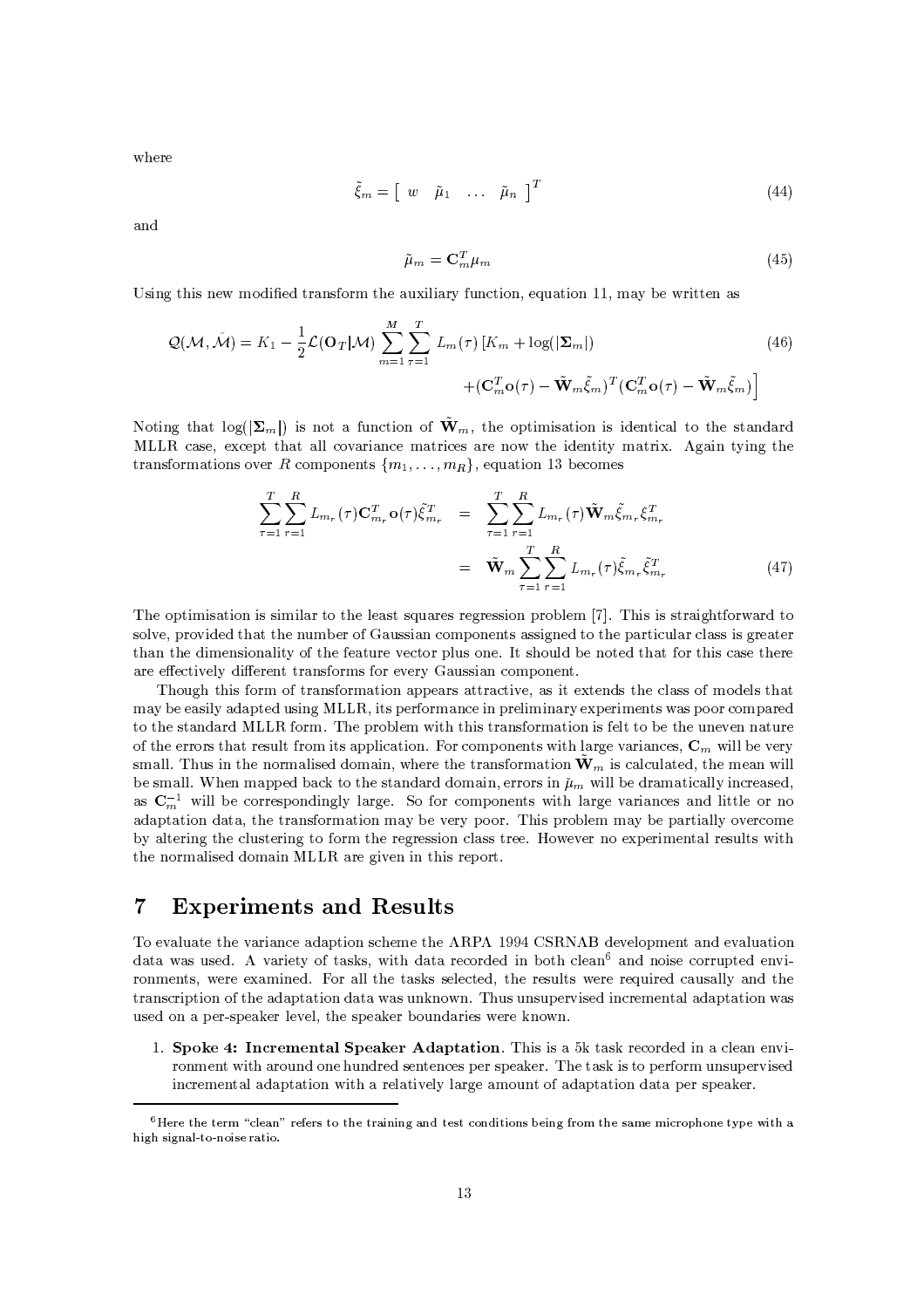- 2. Hub 1: Unlimited Vocabulary NAB News Baseline. This is an unlimited vocabulary task with approximately 15 sentences per-speaker. The data was recorded in a clean environment.
- 3. Spoke 10: Noisy Channel. The S10 spoke is a 5k task with car noise artificially added onto clean speech. Three noise levels are given, however only one was evaluated for this report. Approximately ten sentences were uttered by each speaker.
- 4. Spoke 5: Microphone Independence. This task uses data recorded with "unknown" microphones. It is a 5k vocabulary task with about twenty sentences uttered by each speaker.

The baseline system used for the recognition task was a gender-independent cross-word-triphone mixture-Gaussian tied-state HMM system and was the same as the "hmm-1" model set used in the CUED HTK 1994 evaluation system [18]. The set of speech parameters consisted of 12 MFCCs,  $C_1$  to  $C_{12}$ , along with normalised log-energy and the first and second differentials of these parameters. This yielded a 39-dimensional feature vector. The acoustic training data consisted of 36493 sentences from the SI-284 WSJ0 and WSJ1 sets, and the LIMSI WSJ lexicon and phone set were used. The standard HTK system was trained using decision-tree-based state clustering [19] to define 6399 speech states. A 12 component mixture Gaussian distribution was then trained for each tied state, a total of about 6 million parameters. For the all the spoke tasks, S4, S5 and S10, the standard MIT Lincoln Labs 5k trigram language model was specified. Decoding used the single-pass dynamic-network decoder [16]. For the H1 task a 65k word list and dictionary was used.

For all the noise corrupted tasks, S5 and S10, the model set parameters were initially modified using parallel model combination (PMC) [4]. For computational efficiency the PMC Log-Add approximation [4] with simple convolutional noise estimation [5] was used to modify the means of the models. PMC cannot be applied to models built with the standard HTK front-end:  $C_0$ replaces normalised log-energy and simple differences, not linear regression, are used to generate the dynamic parameters. Furthermore, Cepstral mean normalisation (CMN) is not used for the PMC models. As CMN was not applied, it was necessary to first compensate for the different global signal levels of the WSJ0 and WSJ1 databases. Therefore, the  $C_0$  feature vector coefficient of the WSJ0 data was offset to have the same average value as the WSJ1 database. To generate the PMC models, the standard HTK model set was initially estimated as described above. The model set was then altered in a single pass [3] to be based on the PMC parameter set. An additional smoothing pass of Baum-Welch re-estimation was also performed.

So that meaningful comparison to be made with other published results, all the experiments described here were implemented using unsupervised incremental adaptation. Furthermore, none of the systems were optimised for the test data. The grammar scale factors and insertion penalties were determined by the standard clean speaker independent system, or in the case of the PMC model sets, by optimising them on the ARPA 1994 CSRNAB S0 development data [3].

For all tasks full transformation matrices for the means and diagonal transforms for the variances were used. The transformation sequence for the variances was the same as that for the means and the minimum class occupancy counts were also set to be the same for both the mean and variance transformation matrices. The regression class trees used throughout this work were based on clean speech and did not transform the silence models. The model parameters were updated after every additional two sentences of adaptation data.

#### Spoke 4: Incremental Speaker Adaptation  $7.1$

Figure 2 shows how the auxiliary function value of the adaptation data varies with the number of adaptation updates for a MLLR mean adapted model set and a MLLR mean and variance adapted system<sup>7</sup>. From the graph it can be seen that the use of variance adaption, at least in terms of the the auxiliary function, showed a distinct improvement over the standard mean adaptation case,

 $7$ Since this is an incremental task the alignments for the mean adapted and the mean-and-variance adapted systems will be different after the first model update.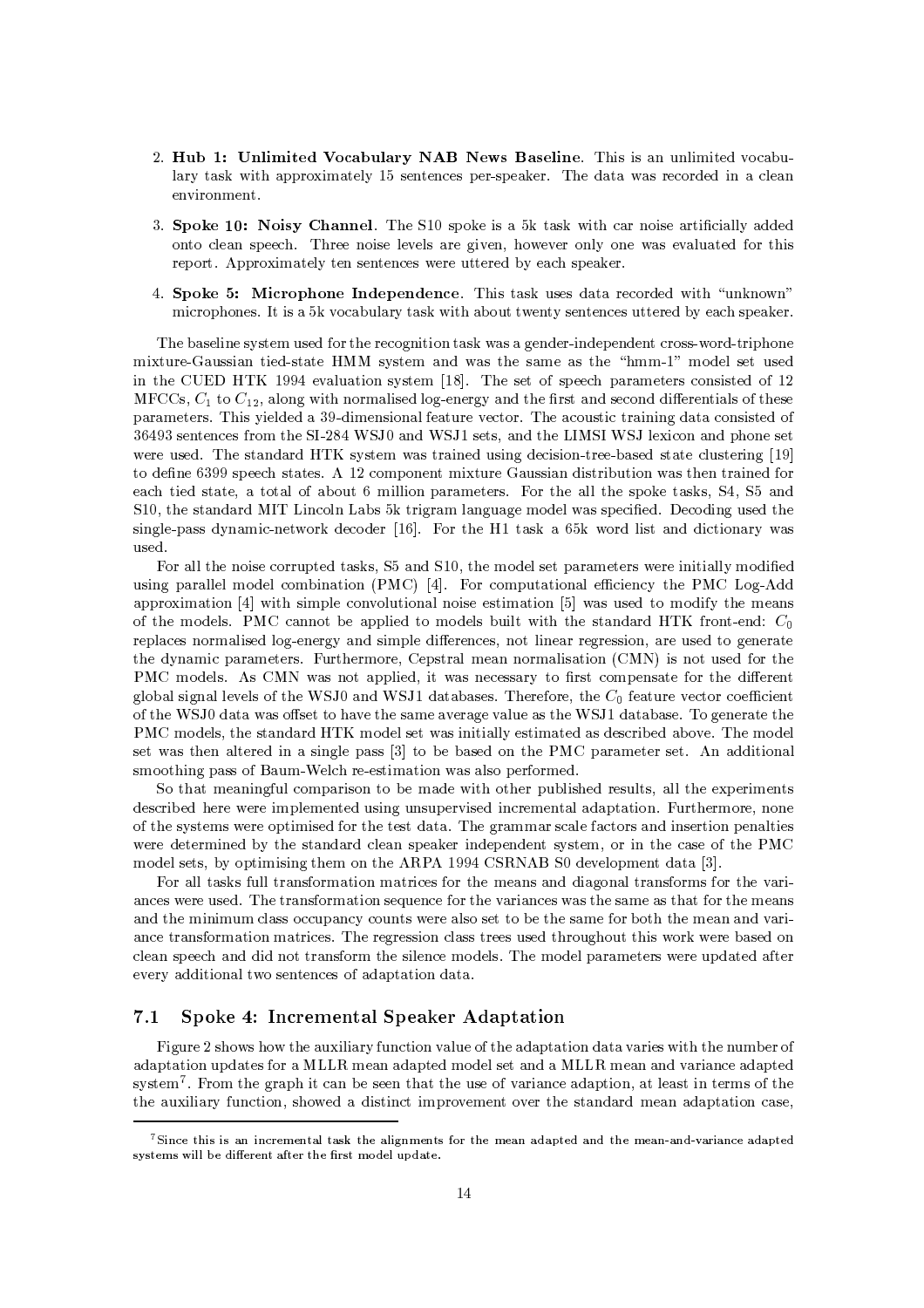

Figure 2: Auviliary function value obtained using the  $T_t$  transformation with and without adapting the variances for speaker 4tb

. B Barat da Karakatan ini dan menjadi penujuran dan berata dan berata dan berata dan berata dan berata dan be<br>Sebagai pertama dalam berata dalam berata dan berata dan berata dan berata dan berata dan berata dan berata da 5jd8^758d@FA A3BC9SBFA-EFA`i d8EC{!UW7]4b9W7(aA^ECA`ihA`ECd8{]4b585jY(469>EC7!| 46BX46nCi 46iWd8A^EB/46i 4(d89p4bBCBC7Bc46i>7]4b{p@ VCnXB/4biW7`,>0dje^VCUW7(s 9#@CA6|(9i @/46ii#@C7g`46UWdD4bEC{7c46B/4bnCiWd8A`E[|(469d8EC{Uh7]469hd8ECe i#@F758d8`758dB@CA3A3B A6x(i#@C7I46B/4bnCi 4biWd8A`E[B/4bi 4CzTCVCii#@Cd89  $\mathbf{A}$  is the case of the case of the case of the case in the case of the critical intervals and the critical intervals and the critical intervals and the critical intervals and the critical intervals and the critical i

| Transform                |         | Speaker |     |          |     | Average |
|--------------------------|---------|---------|-----|----------|-----|---------|
|                          |         | 4tb     | 4tc | 4td      | 4te |         |
| $\vert 13\rvert$<br>None |         | 5.6     | 6.3 | 14.2     | 4.8 | 7.7     |
| Mean                     |         | 5.1     | 5.8 | 12.1     | 4.0 | 6.7     |
|                          | $T_{4}$ | 4.7     | 5.8 | 12.2     | 4.1 | 6.7     |
| Mean and                 |         | 4.7     | 5.5 | $12.1\,$ | 4.1 | 6.6     |
| Variance                 |         | 4.3     | 5.5 | 12.7     |     | 6.5     |

ou4bTC587 Z^v)NkEC{UW7!a7E3i 4b5 46B/4bnCi 4biWd8A`EUW79hVC58iW9A`EIi#@C7q5Uc7!g`4658V/46ihd8A`EcB/4bi <sup>4</sup>

o4bTC587Z9@CA6|(9;i @C7|\$A^UWBI7UWUhA`UU 4biW7xyA`U(i#@F7xA`VFU(9WnX7]46^7UW9/,%o]@C7VC9h7A6x a7]46E +QP7PH46BX46nCi 46iWd8A^E | ||(469) ||(469) ||(469) ||(469) ||(469) ||(469) ||(469) ||(469) ||(469) ||(469) ||(469) ||(469) ||(469) ||(469) ||(479) ||(479) ||(479) ||(479) ||(479) ||(479) ||(479) ||(479) ||(479) ||(479) ||(479) ||(479) ||(479) ||(4  $\Lambda$  given a substitution of  $\mathbb{R}$  such that  $\mathbb{R}$  with the index componention using the  $T$ transformation set. This transformation order type T<sub>1</sub> had a slightly higher error rate than the T<sub>1</sub> iwaited as a unit of  $\mathcal{A}$  and  $\mathcal{A}$  and  $\mathcal{A}$ 

### with the set of the contraction of the contraction of the contraction of the contraction of the contraction of the contraction of the contraction of the contraction of the contraction of the contraction of the contraction

+QPP7H{]4bE-djanCUWA6g^7i#@C7n/7!UkxA^UWa 4bEC{7VC9Wd8ECe 4g`7!UWY 9ha 46585 4baA`VFEiA6x 4bB/46nFi 46ihd8A`E B/4bi <sup>4</sup> jZs)W,+QP7PH g`46UWdD4bEC{7\$4bB/46nCihd8A`E;|(469 i#@C7!UW7xA^UW7%7KAC46adjEF7BA`Ei#@C7kd Z>i 469h zb|]@C7UW7MUW75D46ihd8g`758Y(xy7| 46B/4bnCi 4biWd8A`E9h7E3iW7EC{!79

 $\delta$ reasons the recognition was performed using lattices generated by the unadapted system and the adaptation was <sup>=</sup>:>AJ?;<D:@A9as97FRJLFCSO=LK:H79 ;<96?97;<>ek :D:@ I<@ I<> R9G;<@ @A8:=?@@C8:9"FA9G;<=L@AI76?9as 97FRJ?FASO=LK:HG97>,l I<;<; >A@CI<;<; 9;6=?;<I<P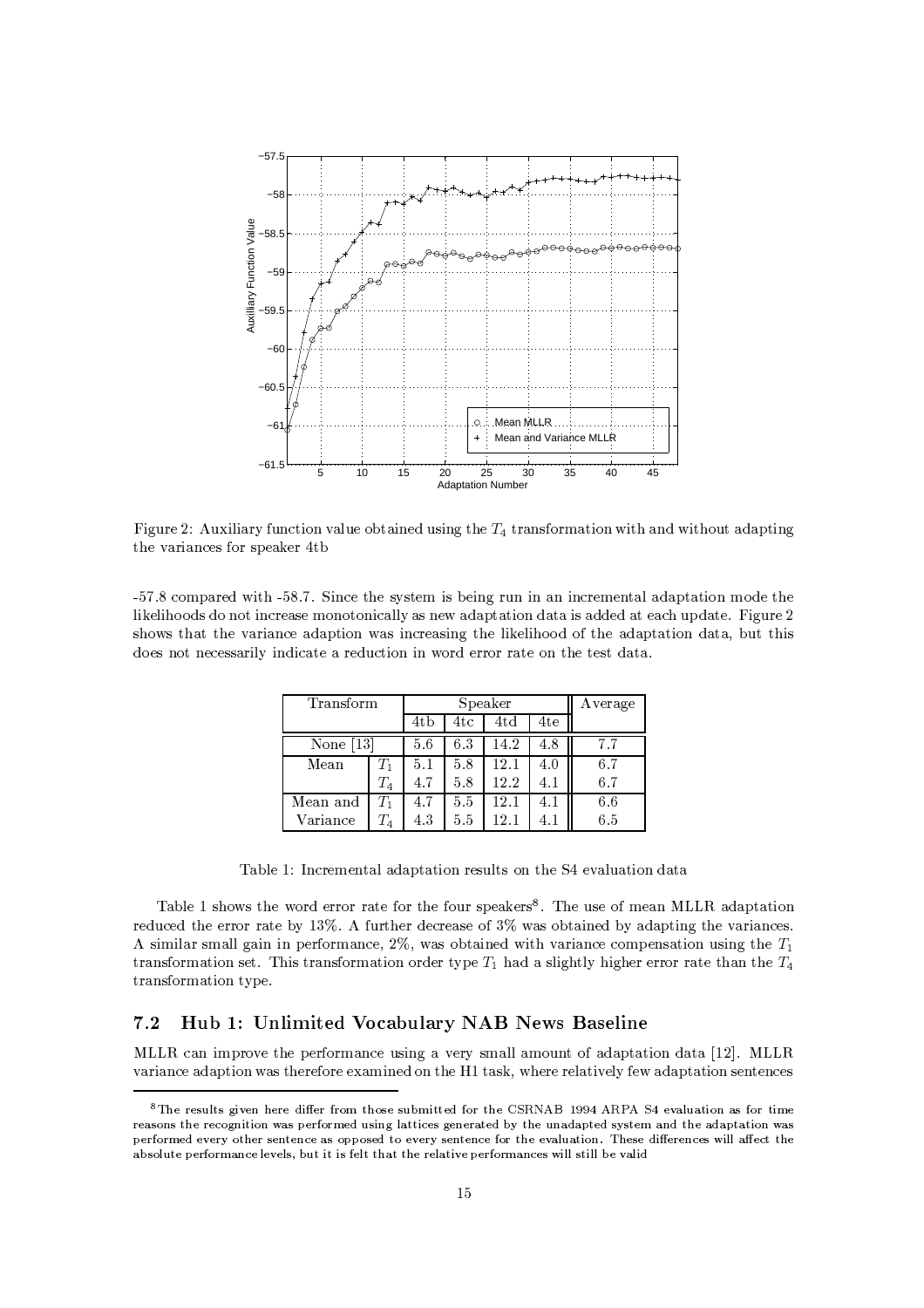were available, approximately 15 per speaker<sup>9</sup>.

| Transform   | Comp  | Comp      | Error                    |     |
|-------------|-------|-----------|--------------------------|-----|
| Set         | Means | Variances | Development   Evaluation |     |
| None $[18]$ |       |           | 9.5                      |     |
|             |       |           | 8.0                      | 8.3 |
|             |       |           | 7.9                      |     |
|             |       |           | $8.2\,$                  | 8.3 |
|             |       |           | 7 Y                      |     |

Table 2: Incremental adaptation results on H1 development and evaluation data

Table 2 shows the results on both the development and evaluation data for the H1 task. Again, the use of both mean and mean-and-variance adaptation with MLLR improved the performance. On the development data mean adaptation yielded about a 15% reduction in error rate and variance adaption a further 2% reduction. The improvements on the evaluation data were smaller than 10% reduction in error rate using mean adaptation MLLR and a further 1% adapting the variances with the  $T_4$  transformation set. With the  $T_1$  transformation set a 2% gain in performance was obtained over the mean compensation case.

#### $7.3$ Spoke 10: Noisy Channel

| Transform<br>Set       | Comp<br>Means | Comp<br>Variances | Error $(\%)$ |
|------------------------|---------------|-------------------|--------------|
|                        |               |                   |              |
| None $\lceil 3 \rceil$ |               |                   | 10.7         |
|                        |               | $\times$          | 93           |
|                        |               |                   | 89           |
|                        |               | $\times$          | 9.5          |
|                        |               |                   |              |

Table 3: Incremental adaptation results on S10 evaluation Level 3 data

The use of variance adaption was then examined for an additive noise task the ARPA CSRNAB 1994 S10 data. Car noise was artificially added to clean speech at various signal-to-noise ratios (SNRs). A total of just over one hundred sentences from ten speakers was specified as the test set. For the actual evaluation three SNRs were given. For this work only the Level 3 noise condition was considered. This is the noisiest condition and has a SNR of approximately 10dB.

Initially, PMC Log-Add adaption [4] with simple convolutional noise estimation [5] was applied. This compensation technique only modifies the means of the model set and gave a word error rate of 10.7%. The means of this PMC adapted model set were then adapted using MLLR mean adaptation in an unsupervised incremental fashion. Adapting the means reduced the error rate by 13% for the  $T_1$  transformation set. The test was then repeated adapting both the means and the variances. Adapting the variances further reduced the error rate by 4%. Using the  $T_4$  transformation set the use of MLLR had a smaller effect, 11% simply adapting the means, though again, the use of variance adaption reduced the error rate by 4%. The performance of the  $T_1$  transform on this task may be seen to be better than that of the  $T_4$  transform, though in both cases variance adaption showed some improvement. This indicates, not surprisingly, that the choice of transform has some

<sup>&</sup>lt;sup>9</sup>Again the results presented here cannot be directly compared with those of published for the evaluation. Here only a triphone model set with a tri-gram language model was used, compared with a 4-gram language model and a quin-phone model set in the evaluation.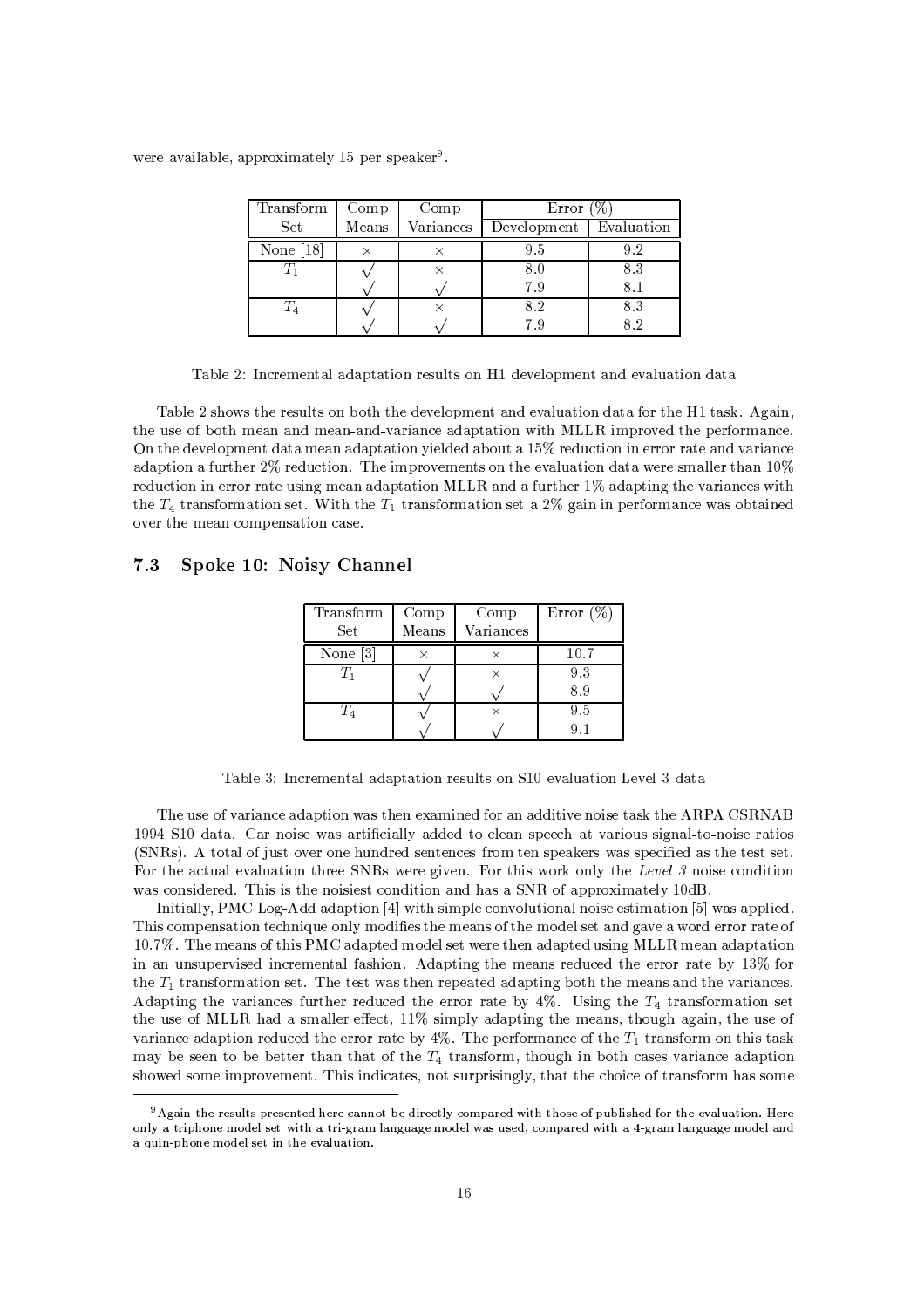effect on the system performance. It is interesting to compare these results with those of SRI  $[14]$ ,  $12.2\%$  [17], and the best PMC result, adapting both means and variance, of 10.1% [3].

| Transform   | Comp  | Comp      | Error $(\%)$ |
|-------------|-------|-----------|--------------|
| Set         | Means | Variances |              |
| None        |       |           | 10.6         |
| $T_{\rm i}$ |       |           | 8.6          |
|             |       |           | 8.0          |
| T           |       |           | 8.7          |
|             |       |           |              |

#### Spoke 5: Microphone Independence  $7.4$

Table 4: Incremental adaptation results on ARPA CSRNAB 1994 S5 evaluation data

Finally MLLR was applied to the S5 task. For this task, ten sentences from twenty speakers were recorded over unknown microphones were used for the test set. The microphone was known to be constant for a given speaker.

Initially the PMC Log-Add adaption [4] with simple convolutional noise estimation was applied [5]. On the evaluation test set this gave a word error rate of 10.6%. This performance was disappointing compared with the best published evaluation results of 9.7% [17] and is attributed to the poor modelling of the convolutional noise. These PMC models were then adapted using MLLR. The use of MLLR mean adaptation reduced the error rate, using the  $T_4$  transformation set by 18%. Variance adaptation further reduced the error rate by 8%. Again, slight variations in performance were observed when the transformation set was changed. The best performance using the MLLR mean adaptation was with the  $T_1$  transformation. However, there was no difference observed for any of the transformations when variance adaptation was applied.

#### Conclusions 8

A new technique for adapting the variances of a set of continuous density HMMs within the MLLR framework has been described. The variance transformation may yield a full or diagonal transform, even if the original covariance matrices were diagonal. In either case, it is guaranteed to increase the likelihood of the adaptation data. The memory requirements to estimate the transformation was shown to reasonable even for full covariance matrix transformations. The computational load of calculating the actual transformation matrix is small.

The technique was evaluated on a variety of large vocabulary recognition tasks. On all tasks variance adaption was found to improve the performance, with gains ranging from 1% to 8%. Though these improvements are small compared to those obtained adapting the means, the results are consistently better at little additional cost in computation. The number of additional parameters introduced is very small. For the full MLLR mean transform a total of  $(n+1) \times n$  parameters are used per transform and for the diagonal transformation matrix adaption of the variance only  $n$  parameters are used per transform.

For all the experiments described the variance adaptation required the same number of frames to be present in a regression class in order for that class to be adapted, despite the small number of parameters used for the variance transformation. Additional improvements may be possible by reducing the number of frames required at a regression class for the variance adaptation. However as the variance adaptation is based on second order statistics, care must be taken to ensure that the transform is robust. In addition the variance transformation matrices were constrained to be diagonal. As this is not a necessary constraint, further gains in performance may be obtained using a full variance transformation matrix.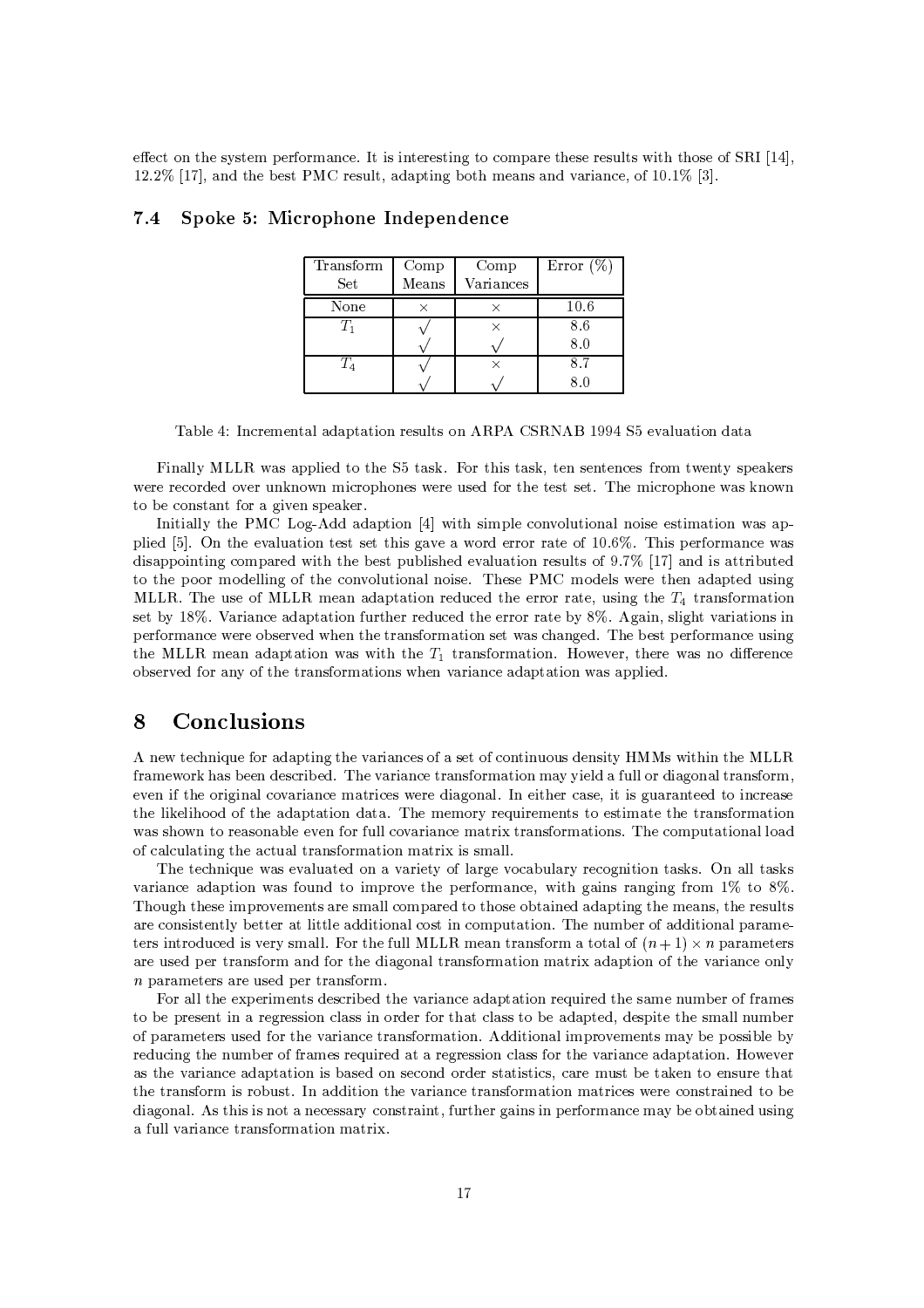# Acknowledgements

The MLLR variance adaptation code was based on code originally written by Chris Leggetter. Mark Gales is a Research Fellow at Emmanuel College, Cambridge.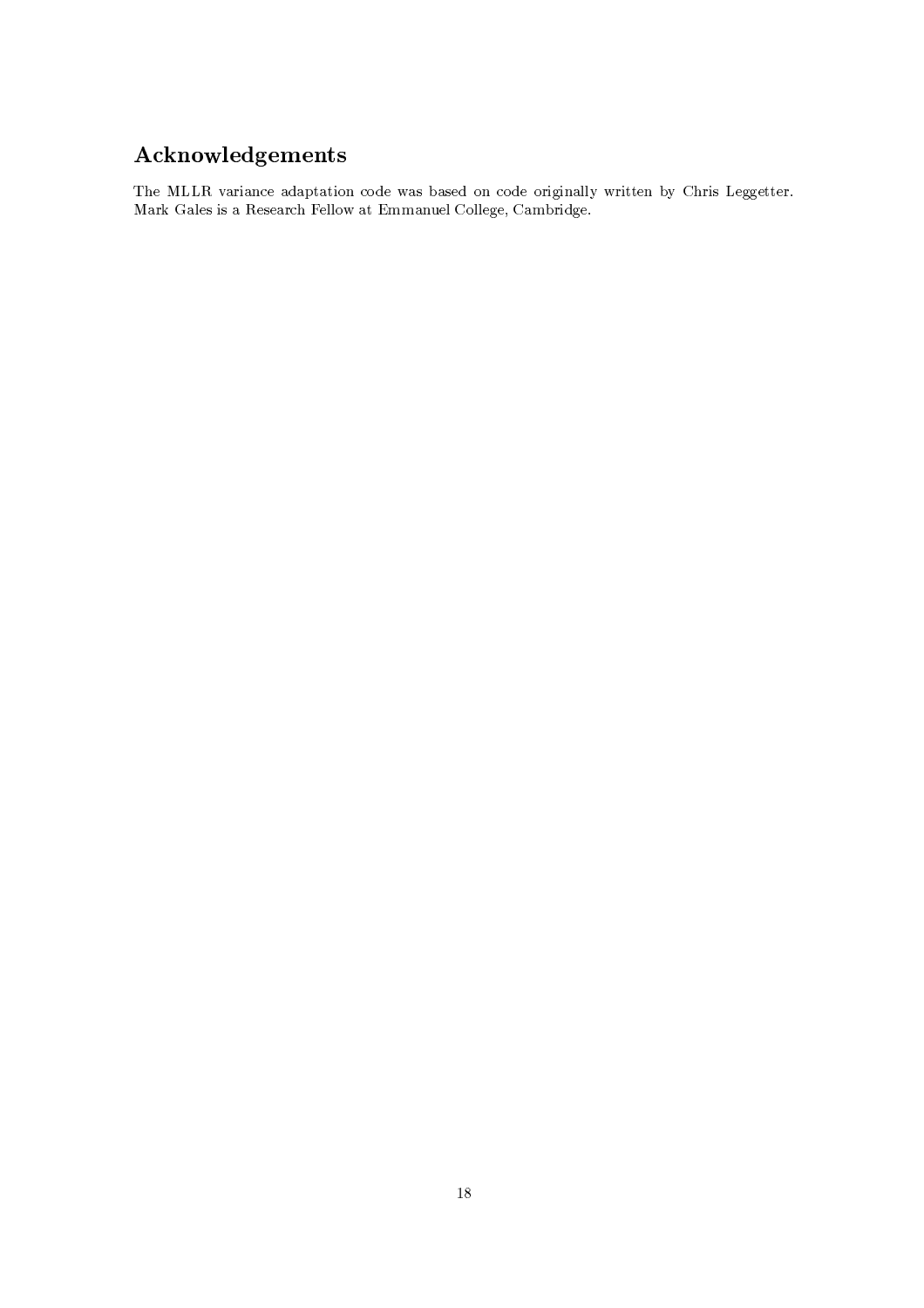### Single-Pass Statistics Required for the Variance Trans- $\mathbf{A}$ formation

This appendix gives the statistics required to estimate the mean and variance transformation matrices in a single pass of the adaptation data. Additionally it is assumed that the model covariance matrices are diagonal. This is a normal requirement of the MLLR mean transformation.

The standard mean transformation statistics are required. The estimate of the variance transformation may be written as (see equation  $32$ )

$$
\hat{\mathbf{H}}_{m} = \frac{\sum\limits_{r=1}^{R} \left\{ \mathbf{C}_{m_{r}}^{T} \left[ \sum\limits_{\tau=1}^{T} L_{m_{r}}(\tau) \mathbf{o}(\tau) \mathbf{o}(\tau)^{T} - \hat{\mu}_{m_{r}} \overline{\mathbf{o}}_{m_{r}}^{T} - \overline{\mathbf{o}}_{m_{r}} \hat{\mu}_{m_{r}}^{T} + \hat{\mu}_{m_{r}} \hat{\mu}_{m_{r}}^{T} \sum\limits_{\tau=1}^{T} L_{m_{r}}(\tau) \right] \mathbf{C}_{m_{r}} \right\}}{\sum\limits_{m=1}^{R} \sum\limits_{\tau=1}^{T} L_{m_{r}}(\tau)}
$$
(48)

where  $\overline{\mathbf{o}}_{m_r} = \sum_{\tau=1}^T L_{m_r}(\tau) \mathbf{o}(\tau)$ . To find the statistics that need to be stored to calculate the variance transformation, each element of equation 48 is considered separately. The denominator is simply the occupancy of that regression class and is independent of the mean transformation. The first term of the numerator is also independent of the mean transform. Examining the second numerator expression, the third term will simply be the transpose of the second, this may be written as

$$
\sum_{r=1}^{R} \mathbf{C}_{m_r}^T \hat{\mu}_{m_r} \sum_{\tau=1}^{T} L_{m_r}(\tau) \mathbf{o}(\tau)^T \mathbf{C}_{m_r} = \sum_{r=1}^{R} \mathbf{C}_{m_r}^T \left( \hat{\mathbf{A}}_m \mu_{m_r} + \hat{\mathbf{b}}_m \right) \sum_{\tau=1}^{T} L_{m_r}(\tau) \mathbf{o}(\tau)^T \mathbf{C}_{m_r}
$$
(49)

Examining the individual elements of equation  $49^{10}$ . Let

$$
\mathbf{F}_m = \sum_{r=1}^R \mathbf{C}_{m_r}^T \left\{ \hat{\mathbf{A}}_m \mu_{m_r} \sum_{\tau=1}^T L_{m_r}(\tau) \mathbf{o}(\tau)^T \right\} \mathbf{C}_{m_r}
$$
(50)

This may be re-expressed as

$$
\mathbf{f}_{m_{ii}} = \hat{\mathbf{a}}_{m_{ii}} \left\{ \sum_{r=1}^{R} c_{m_r i i} \mu_{m_r} \left( \sum_{\tau=1}^{T} L_{m_r}(\tau) \mathbf{o}(\tau)^T \right) \mathbf{C}_{m_r} \right\}
$$
(51)

where  $f_{m,i}$  is the i<sup>th</sup> row of  $F_m$  and similarly  $\hat{a}_{m,i}$  to  $\hat{A}_m$ . The only term that is a function of the mean transform is removed from within the summation, so may be applied after the summation. Considering the second term in equation 49

$$
\sum_{r=1}^{R} \mathbf{C}_{m_r}^T \left\{ \hat{\mathbf{b}}_m \sum_{\tau=1}^T L_{m_r}(\tau) \mathbf{o}(\tau)^T \right\} \mathbf{C}_{m_r} = \hat{\mathbf{B}}_m \sum_{r=1}^R \left\{ \mathbf{c}_{m_r}^{\prime} \left( \sum_{\tau=1}^T L_{m_r}(\tau) \mathbf{o}(\tau)^T \right) \mathbf{C}_{m_r} \right\} \tag{52}
$$

where  $\hat{\mathbf{B}}_m = \text{diag}(\hat{\mathbf{b}}_m)$  and  $\mathbf{c}'_{m_r} = \text{diag}(\mathbf{C}_{m_r})$ . Again,  $\hat{\mathbf{B}}_m$ , the only term dependent on the mean transform, is outside the summation. Using the two expressions, equations 51 and 52, statistics may be stored at the regression class level and then transformed when the mean transform is known. Examining the final term in the numerator of equation 32, there are no statistics that may be stored at the regression class level, however the storage at the Gaussian component level<br>increases only by a single value the occupancy,  $\sum_{\tau=1}^{T} L_{m_{\tau}}(\tau)$ . In the same fashion as the mean<br>transform, if the r at base class level.

The storage requirements are  $\mathcal{O}(n^3)$  for each base class, which is the same as for the mean transformation estimation. This is for the case where a full covariance transformation matrix is to

 $10$ There is an explicit assumption here that the same base classes are used for the variance adaption as the mean adaption.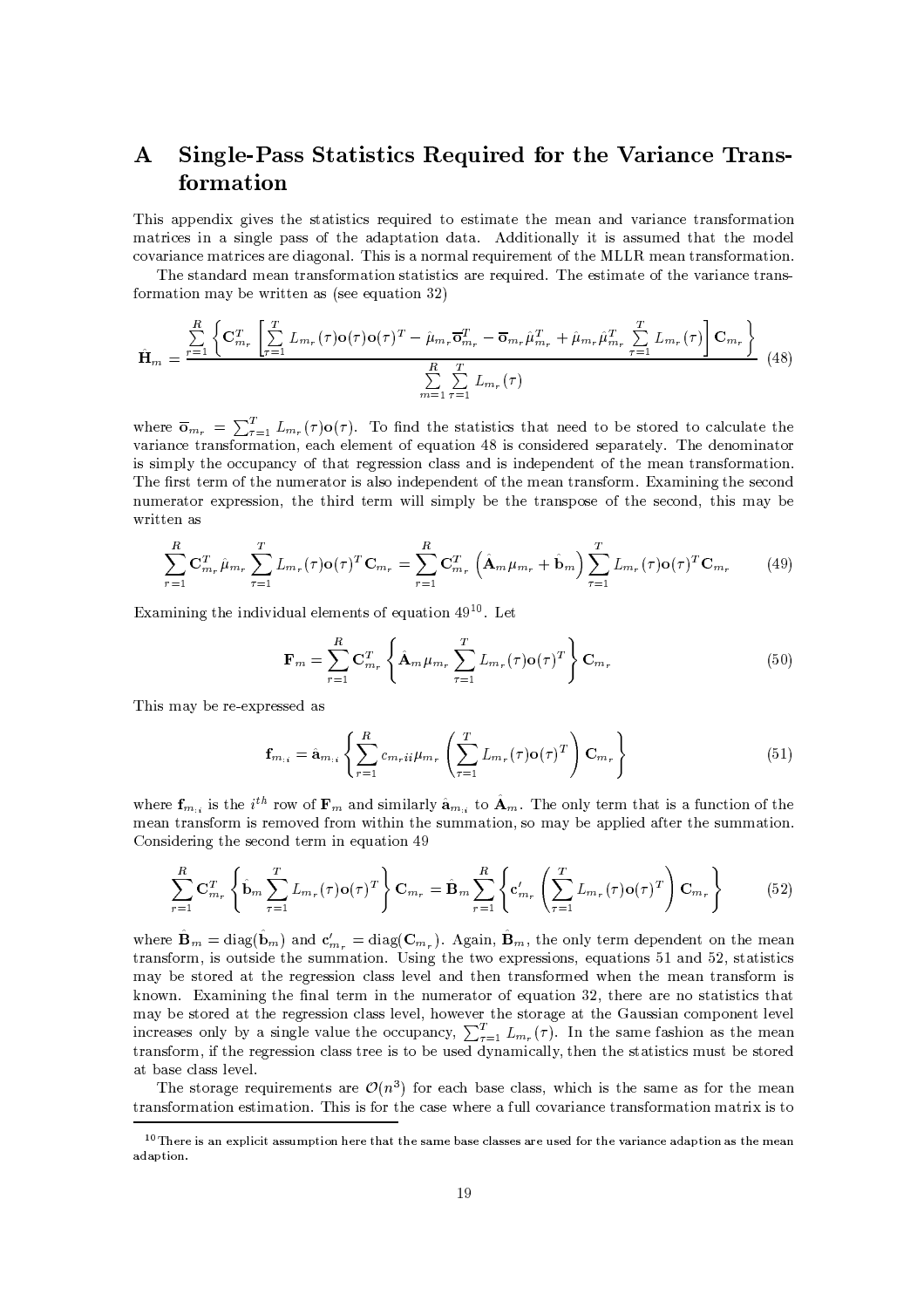be estimated. For the diagonal transform case it is only necessary to store the leading diagonal of  ${\bf F},$ hence the cost will be  $\mathcal{O}(n^2)$  per base class. Both the previous cases have been for a full transform of the mean vector. Using a diagonal mean transform and a diagonal covariance transform further reduces the storage requirements and results in a similar transform to [2]. It is therefore possible to obtain estimates for full covariance transforms in a memory efficient fashion.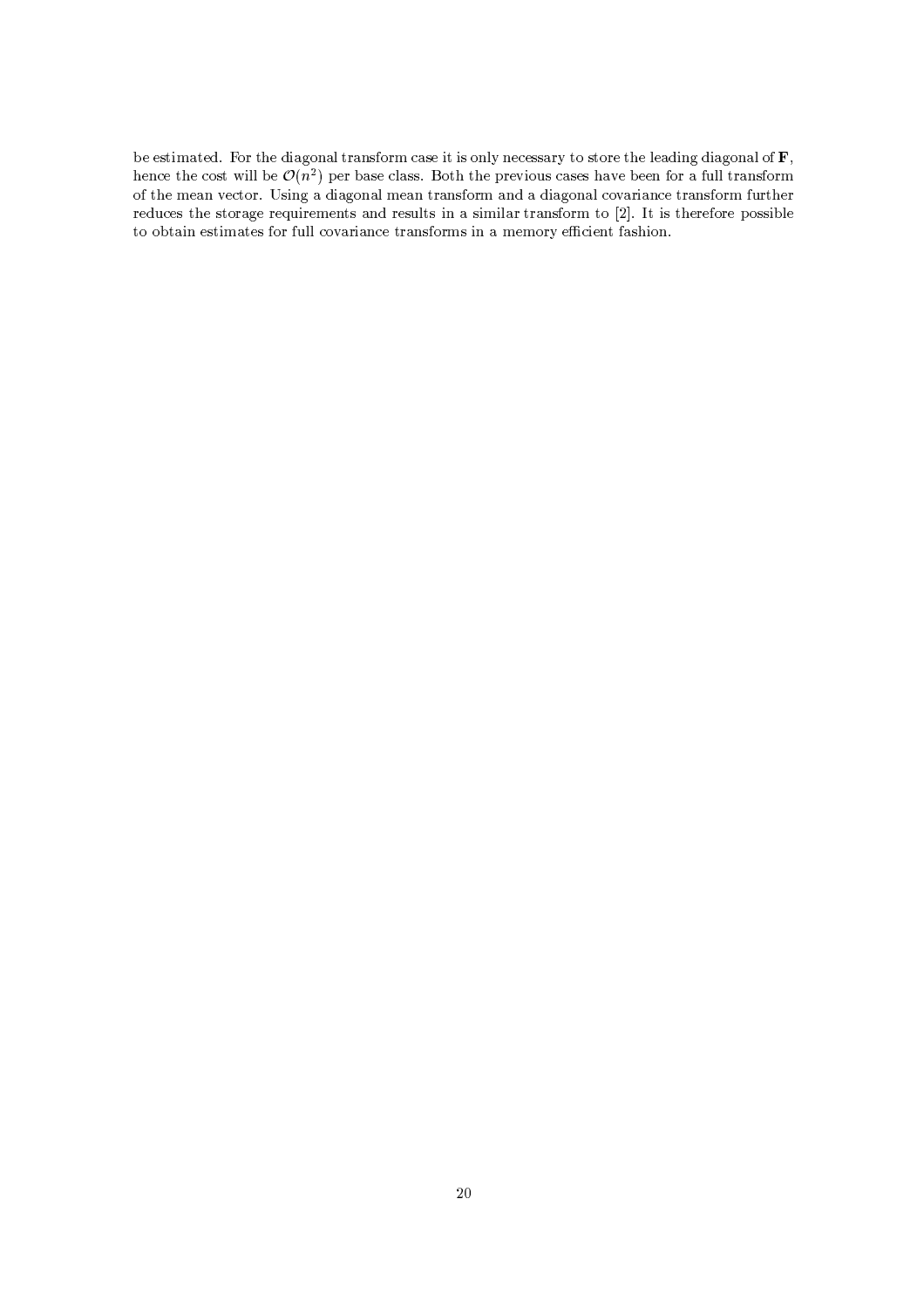#### B **Transformation Equalities**

This appendix derives the various transformation equalities used in this work. The simplest equalities, those based on the original mean transforms, are trivial to show as all previous transforms of the means are ignored as both the data and the transforms are based on the original values.

For the modification of the current estimate of the mean the proof is slightly more complex. It is necessary, for example, to show that

$$
\hat{D}_4^{1,2} \rightarrow \{\hat{C}_4^{1,2}\} = D_4 \rightarrow \{C_4\} \tag{53}
$$

The auxiliary function used in the derivation of the MLLR transformation is

$$
Q(\mathcal{M},\hat{\mathcal{M}}) = K_1 - \frac{1}{2}\mathcal{L}(\mathbf{O}_T|\mathcal{M})\sum_{m=1}^M \sum_{\tau=1}^T L_m(\tau) \left[K_m + \log(|\mathbf{\Sigma}_m|) + (\mathbf{o}(\tau) - \hat{\mu}_m)^T \mathbf{\Sigma}_m^{-1} (\mathbf{o}(\tau) - \hat{\mu}_m)\right]
$$
(54)

Two cases need to be considered for estimating  $\hat{\mu}_m$ . Firstly there is the direct transform whereby

$$
\hat{\mu}_m = \hat{\mathbf{W}}_m \begin{bmatrix} 1 \\ \mu_m \end{bmatrix} \tag{55}
$$

Extending the notation such that

$$
\hat{\mu}_m^4 = \hat{\mathbf{W}}_m^4 \left[ \begin{array}{c} 1 \\ \mu_m \end{array} \right] = \left[ \begin{array}{cc} \mathbf{b}_m^4 & \mathbf{A}_m^4 \end{array} \right] \left[ \begin{array}{c} 1 \\ \mu_m \end{array} \right] = \mathbf{b}_m^4 + \mathbf{A}_m^4 \mu_m \tag{56}
$$

where  $\hat{\mathbf{W}}_m^4$  is the transform associated with component m. In this notation

$$
\hat{\mu}_m^{1,2} = \mathbf{b}_m^2 + \mathbf{A}_m^2 \mathbf{b}_m^1 + \mathbf{A}_m^2 \mathbf{A}_m^1 \mu_m \tag{57}
$$

This is the mean used in the estimation of transform  $\hat{W}_m^4$ . However the complete transform may be written as

$$
\hat{\mathbf{W}}_m^4 \hat{\mu}_m^{1,2} = (\mathbf{b}_m^4 + \mathbf{A}_m^4 \mathbf{b}_m^2 + \mathbf{A}_m^4 \mathbf{A}_m^2 \mathbf{b}_m^1) + \mathbf{A}_m^4 \mathbf{A}_m^2 \mathbf{A}_m^1 \mu_m
$$
\n
$$
= \hat{\mathbf{W}}_m \begin{bmatrix} 1 \\ \mu_m \end{bmatrix} \tag{58}
$$

Thus if there is a unique solution in a ML sense then the two transformations will be the same.

The above "proof" has been couched in terms of the means. For the variances the proof is simpler due to the nature of the variance transform (there is no offset).

The above equality rules may be applied to the binary regression class tree shown in figure 1. The transformation sequence obtained using the described scheme is

$$
\begin{Bmatrix}\nD_1 & \rightarrow & \{C_4, C_5, C_6, C_7\} \\
D_2 & \rightarrow & \{C_4, C_5\} \\
D_4 & \rightarrow & \{C_4\} \\
D_3 & \rightarrow & \{C_6, C_7\}\n\end{Bmatrix} = \begin{Bmatrix}\nD_4 & \rightarrow & \{C_4\} \\
D_2 & \rightarrow & \{C_5\} \\
D_3 & \rightarrow & \{C_6, C_7\}\n\end{Bmatrix} = T_1
$$
\n(59)

where  $D_j$  denotes the transformation statistics,  $G^{(i)}$  and Z, associated with node j and  $C_j$  indicates the set of components associated with regression class, or node, j. Thus in the diagram  $D_2$  $\{D_4, D_5\}$  and  $C_2 = \{C_4, C_5\}.$ 

It is not necessary to transform the original model means: for instance the transformation may be based on the mean after a previous pass of adaptation. In this case, both the mean to be adapted and the data to calculate the transform will be altered. Let  $\hat{D}_i^j$  indicate the data obtained using the latest estimates of the means of Gaussians  $C_i$  after they have been transformed at node j, i.e.  $\hat{C}_i^j$ . A particular mean may be transformed many times, for example  $\hat{C}_i^{j,k}$  indicates that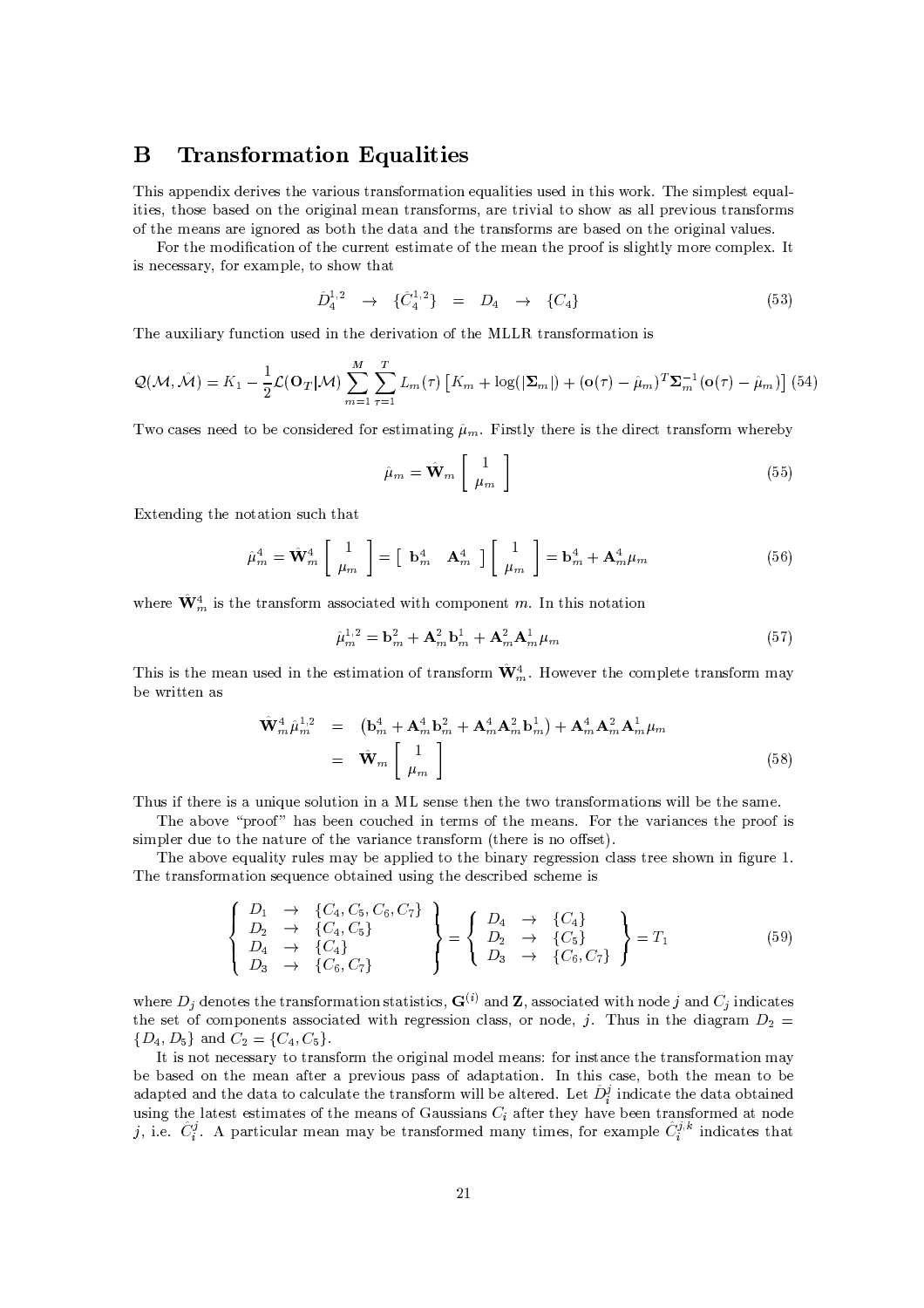the components have been transformed at regression class  $j$  and then at regression class  $k$ . Using a top-down transformation sequence and adapting the latest estimate of the mean yields

$$
\begin{Bmatrix}\nD_1 & \to & \{C_4, C_5, C_6, C_7\} \\
\hat{D}_2^1 & \to & \{\hat{C}_4^1, \hat{C}_5^1\} \\
\hat{D}_4^{1,2} & \to & \{\hat{C}_4^1, \hat{C}_4^1\} \\
\hat{D}_3^1 & \to & \{\hat{C}_6^1, \hat{C}_7^1\}\n\end{Bmatrix} = \begin{Bmatrix}\nD_4 & \to & \{C_4\} \\
D_2 & \to & \{C_5\} \\
D_3 & \to & \{C_6, C_7\}\n\end{Bmatrix} = T_1
$$
\n(60)

Since only the most specific transform determines the final values (see above) the same effective transforms results. Hence all top down schemes result in the same effective transformation<sup>11</sup>.

 $^{11}$ This is strictly only true when variance adaption is not applied or is applied after the complete transformation of all the means.